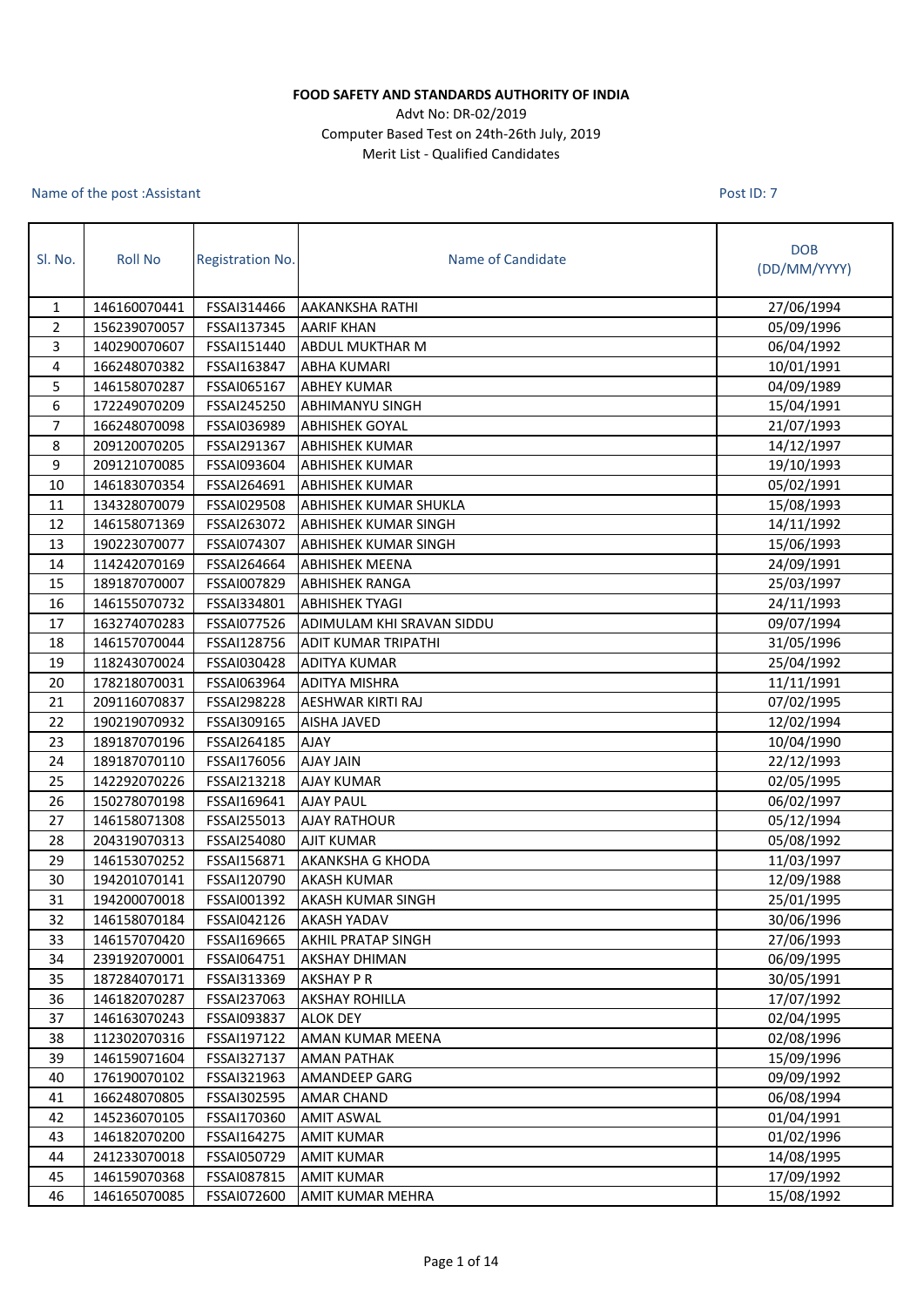| SI. No.  | <b>Roll No</b>               | <b>Registration No.</b>    | Name of Candidate                  | <b>DOB</b><br>(DD/MM/YYYY) |
|----------|------------------------------|----------------------------|------------------------------------|----------------------------|
| 47       | 146163070026                 | FSSAI009812                | <b>AMIT KUMAR SINGH</b>            | 03/06/1998                 |
| 48       | 138122070113                 | FSSAI213917                | <b>AMIT KUMAR YADAV</b>            | 30/06/1992                 |
| 49       | 207188070063                 | FSSAI116730                | <b>AMIT LATHWAL</b>                | 17/04/1992                 |
| 50       | 119184070202                 | FSSAI278803                | <b>AMIT SINGH</b>                  | 05/05/1995                 |
| 51       | 146152070001                 | FSSAI003889                | <b>AMITA RANI</b>                  | 24/10/1994                 |
| 52       | 209116070320                 | FSSAI128535                | <b>AMITESH KUMAR</b>               | 05/12/1990                 |
| 53       | 146158071571                 | FSSAI295940                | ANANYA SHARMA                      | 04/12/1992                 |
| 54       | 183145072714                 | FSSAI290483                | <b>ANIK DEY</b>                    | 25/04/1989                 |
| 55       | 183145070649                 | FSSAI074485                | <b>ANIK SAHA</b>                   | 20/03/1996                 |
| 56       | 144113070006                 | FSSAI007258                | <b>ANIKET KUMAR</b>                | 27/11/1990                 |
| 57       | 146163070993                 | FSSAI335826                | <b>ANIL</b>                        | 12/07/1992                 |
| 58       | 223191070038                 | FSSAI108752                | <b>ANIL KUMAR</b>                  | 25/10/1992                 |
| 59       | 146162070187                 | FSSAI165196                | ANIL KUMAR MAURYA                  | 02/04/1992                 |
| 60       | 146158070120                 | FSSAI029673                | ANIL KUMAR MEENA                   | 31/03/1993                 |
| 61       | 183145072820                 | FSSAI299204                | <b>ANIRBAN BISWAS</b>              | 05/03/1996                 |
| 62       | 183145072808                 | FSSAI298466                | <b>ANIRBAN GHOSH</b>               | 05/06/1991                 |
| 63       | 232287070255                 | FSSAI300547                | <b>ANJALICR</b>                    | 26/04/1996                 |
| 64       | 146158070043                 | FSSAI008089                | <b>ANKIT</b>                       | 06/09/1995                 |
| 65       | 172249070213                 | FSSAI249417                | <b>ANKIT CHAUDHARY</b>             | 17/04/1995                 |
| 66       | 209121070148                 | FSSAI162520                | <b>ANKIT GUPTA</b>                 | 02/10/1990                 |
| 67       | 139147070379                 | FSSAI266925                | <b>ANKIT KUMAR</b>                 | 20/11/1992                 |
| 68       | 146167070219                 | FSSAI163245                | <b>ANKIT KUMAR</b>                 | 30/03/1994                 |
| 69       | 146159070280                 | FSSAI071023                | <b>ANKIT KUMAR</b>                 | 30/07/1994                 |
| 70       | 194201070102                 | FSSAI088636                | <b>ANKIT KUMAR SINGH</b>           | 16/08/1992                 |
| 71       | 190224070137                 | FSSAI153662                | <b>ANKIT SINGH</b>                 | 10/02/1991                 |
| 72       | 118243070134                 | FSSAI163144                | <b>ANKIT SONI</b>                  | 28/05/1995                 |
| 73       | 178216070361                 | FSSAI256758                | <b>ANKIT SRIVASTAVA</b>            | 26/05/1990                 |
| 74       | 190223070253                 | FSSAI179270                | <b>ANKIT VERMA</b>                 | 24/05/1996                 |
| 75       | 146159071332                 | FSSAI280691                | <b>ANKIT YADAV</b>                 | 26/07/1996                 |
| 76       | 146182070073                 | <b>FSSAI080002</b>         | <b>ANKUR CHAUHAN</b>               | 21/03/1996                 |
| 77       | 183145071109                 | FSSAI138193                | <b>ANKUR KR PASSI</b>              | 23/03/1997                 |
| 78       | 166248070600                 | FSSAI243238                | <b>ANKUR SONI</b>                  | 10/08/1994                 |
| 79       | 132196070023                 | FSSAI022880                | <b>ANKUSH GUPTA</b>                | 18/08/1992                 |
| 80       | 155329070309                 | FSSAI308322                | <b>ANKUSH MEENA</b>                | 20/05/1995                 |
| 81       | 156238070089                 | FSSAI129543                | <b>ANSHITA BHARTI</b>              | 12/12/1995                 |
| 82       | 146154070025                 | FSSAI230545                | ANTARYAMI                          | 20/07/1998                 |
| 83       | 146153070014                 | FSSAI078079                | ANUJ CHAUHAN                       | 15/02/1991                 |
| 84       | 111202070006                 | FSSAI088448                | ANUJ KUMAR                         | 20/07/1995                 |
| 85       | 146159071468                 | FSSAI302374                | ANUJ SINGH                         | 05/04/1991                 |
| 86       | 146165070010                 | FSSAI007883                | <b>ANUKUL KUMAR</b>                | 10/02/1993                 |
| 87       | 183145071902                 | FSSAI213831                | ANUPMA DUNG DUNG                   | 28/07/1993                 |
| 88       | 146162070217                 | FSSAI182841                | <b>ANURAG SINGH</b>                | 15/02/1992                 |
| 89<br>90 | 146158071630                 | FSSAI304029                | <b>APOORV RAWAT</b>                | 17/03/1991                 |
|          | 163274070867                 | FSSAI304464                | APPALA BHARATH RAJ                 | 07/04/1992                 |
| 91<br>92 | 140290070868<br>183145072658 | FSSAI210357<br>FSSAI286718 | ARAVINTHU M<br><b>ARIJIT MITRA</b> | 15/09/1995<br>05/08/1991   |
| 93       | 166248070727                 | FSSAI282254                | <b>ARPIT GOYAL</b>                 | 28/09/1991                 |
| 94       | 209120070124                 | FSSAI181890                | ARUN KUMAR CHOUDHARY               | 13/08/1996                 |
| 95       | 146155070019                 | FSSAI013563                | <b>ARVIND KUMAR</b>                | 26/12/1994                 |
| 96       | 138122070007                 | FSSAI155459                | <b>ARVIND KUMAR</b>                | 01/03/1984                 |
| 97       | 165331070064                 | FSSAI052965                | ARVIND KUMAR SAHU                  | 06/04/1993                 |
| 98       | 146163070858                 | FSSAI288203                | <b>ASHISH BANSAL</b>               | 25/02/1993                 |
| 99       | 146157070228                 | FSSAI084018                | <b>ASHISH KUMAR</b>                | 05/05/1994                 |
|          |                              |                            |                                    |                            |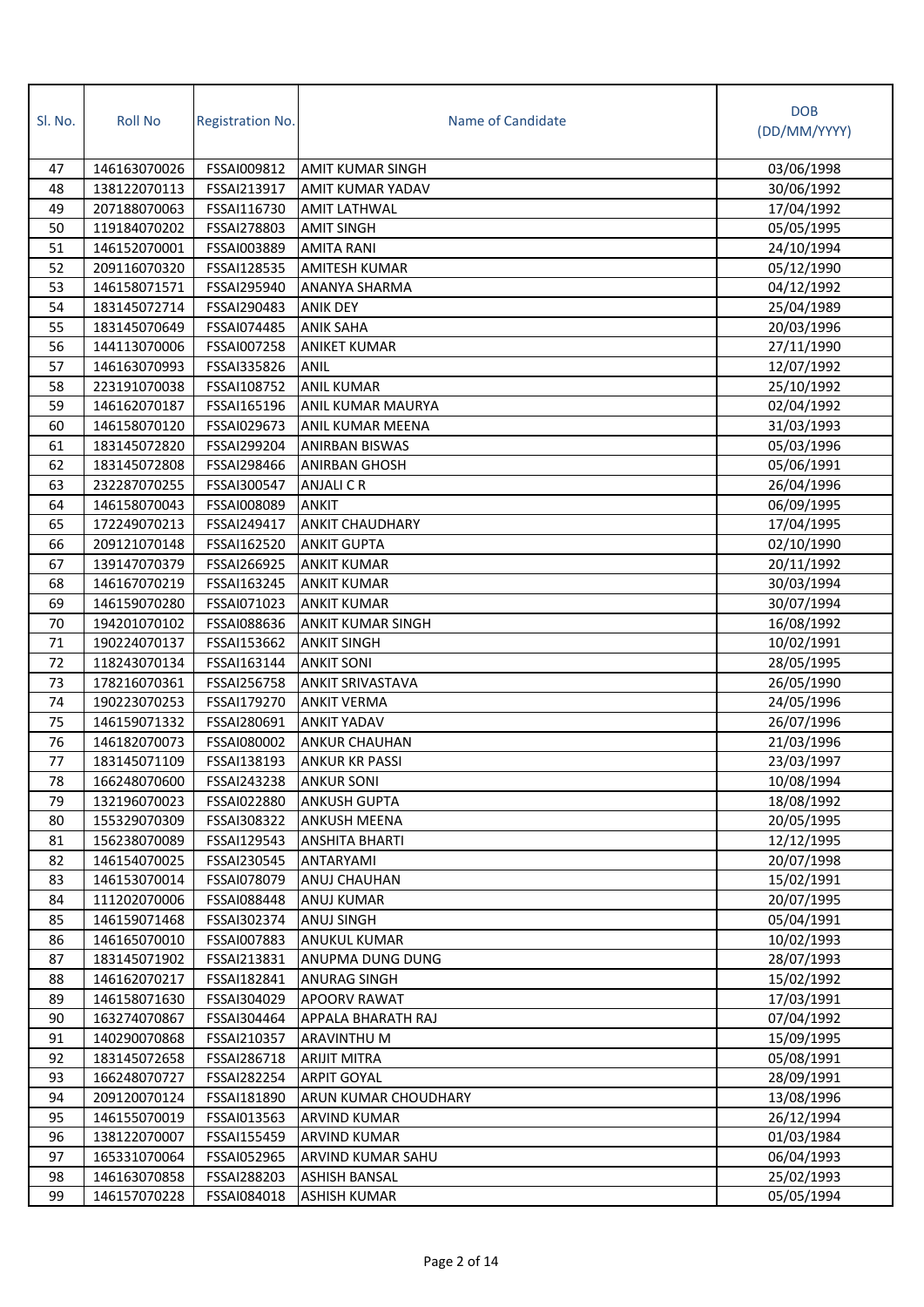| Sl. No. | <b>Roll No</b> | <b>Registration No.</b> | Name of Candidate                | <b>DOB</b><br>(DD/MM/YYYY) |
|---------|----------------|-------------------------|----------------------------------|----------------------------|
| 100     | 194201070125   | FSSAI108919             | <b>ASHISH KUMAR</b>              | 08/10/1995                 |
| 101     | 166248070461   | FSSAI198576             | <b>ASHISH YADAV</b>              | 04/12/1992                 |
| 102     | 178216070430   | FSSAI291344             | <b>ASHISH YADAV</b>              | 03/01/1989                 |
| 103     | 146158070879   | FSSAI176096             | <b>ASHU</b>                      | 03/03/1993                 |
| 104     | 210320070145   | FSSAI035986             | <b>ASHUTOSH JAIN</b>             | 07/10/1991                 |
| 105     | 146156070014   | FSSAI088598             | <b>ASHUTOSH SINGH</b>            | 02/10/1990                 |
| 106     | 177280070129   | FSSAI267276             | <b>ATHIRAKT</b>                  | 08/06/1996                 |
| 107     | 146166070048   | FSSAI063025             | <b>AVANEESH KUMAR SINGH</b>      | 16/11/1995                 |
| 108     | 183145072903   | FSSAI307082             | <b>AVEEK RAY</b>                 | 21/05/1994                 |
| 109     | 134328070203   | FSSAI096726             | <b>AVINASH KUMAR</b>             | 14/06/1990                 |
| 110     | 163274070702   | FSSAI256434             | AVVARI BHAKTA VATSALAM           | 02/04/1993                 |
| 111     | 183145071957   | FSSAI218734             | <b>AYAN CHATTERJEE</b>           | 31/03/1996                 |
| 112     | 146158071830   | FSSAI337100             | <b>AYUSH KUMAR</b>               | 13/07/1995                 |
| 113     | 205258070073   | FSSAI259826             | <b>B VENKATA SIVA SAIJYOTHI</b>  | 16/06/1990                 |
| 114     | 134328070609   | FSSAI256584             | <b>BABLU KUMAR</b>               | 25/10/1993                 |
| 115     | 140290070646   | FSSAI159965             | <b>BALAIB</b>                    | 21/02/1982                 |
| 116     | 112302070018   | FSSAI008877             | <b>BALMIKI PURBEY</b>            | 30/04/1996                 |
| 117     | 190223070009   | FSSAI006190             | <b>BALVINDER SINGH</b>           | 05/12/1995                 |
| 118     | 204319070166   | FSSAI114485             | <b>BHANU VEER DANDUBOYINA</b>    | 15/10/1993                 |
| 119     | 156239070098   | FSSAI224823             | <b>BHARAT DASILA</b>             | 09/08/1996                 |
| 120     | 117209070154   | FSSAI219048             | <b>BHASKAR GUPTA</b>             | 26/03/1992                 |
| 121     | 146160070026   | FSSAI037634             | <b>BHAWIKA YADAV</b>             | 09/10/1995                 |
| 122     | 229307070089   | FSSAI174577             | <b>BHEEMRAJ MEENA</b>            | 23/11/1992                 |
| 123     | 165331070148   | FSSAI126773             | <b>BHOOPENDRA SINGH THAKUR</b>   | 06/07/1994                 |
| 124     | 197314071626   | FSSAI286423             | <b>BHOSALE AKSHAY RAMCHANDRA</b> | 16/09/1995                 |
| 125     | 185250070056   | FSSAI068972             | <b>BHUPENDRA MEENA</b>           | 07/07/1992                 |
| 126     | 183145071841   | FSSAI208877             | <b>BIPLAB BASAK</b>              | 19/03/1992                 |
| 127     | 146167070420   | FSSAI288967             | <b>BRAJESH KUMAR</b>             | 22/08/1992                 |
| 128     | 146160070045   | FSSAI058098             | CHANCHAL SHARMA                  | 30/11/1994                 |
| 129     | 160185070478   | FSSAI297449             | <b>CHANDER PRAKASH</b>           | 11/08/1990                 |
| 130     | 166245070317   | FSSAI150769             | <b>CHANDRA PRATAP SINGH</b>      | 22/11/1989                 |
| 131     | 210320070879   | FSSAI311098             | CHAUDHARI SWAPNIL ANILRAO        | 24/03/1996                 |
| 132     | 185250070129   | FSSAI180713             | <b>CHETAN REGAR</b>              | 05/01/1990                 |
| 133     | 146156070721   | FSSAI331973             | <b>CHHAVI DUA</b>                | 17/03/1997                 |
| 134     | 148131070001   | FSSAI039902             | <b>CHINMAYEE MISHRA</b>          | 12/04/1996                 |
| 135     | 146155070597   | FSSAI283962             | DARPAN KUMAR                     | 04/11/1989                 |
| 136     | 143130070159   | FSSAI297457             | DEBASISHA PANIGRAHI              | 26/08/1994                 |
| 137     | 161144070166   | FSSAI165164             | <b>DEBOJYOTI PODDAR</b>          | 02/02/1994                 |
| 138     | 166248070231   | FSSAI099776             | DEEKSHANT VERMA                  | 28/11/1990                 |
| 139     | 200270070153   | FSSAI326686             | <b>DEEPAK</b>                    | 15/01/1989                 |
| 140     | 146159071514   | FSSAI312372             | DEEPAK KUMAR                     | 08/11/1991                 |
| 141     | 194201070365   | FSSAI262349             | <b>DEEPAK KUMAR</b>              | 25/06/1991                 |
| 142     | 146159071449   | FSSAI299780             | <b>DEEPAK NAGAR</b>              | 02/08/1995                 |
| 143     | 146155070742   | FSSAI336676             | <b>DEEPAK SHARMA</b>             | 31/03/1996                 |
| 144     | 146163070662   | FSSAI231383             | DEEPAK SINGH RAWAT               | 23/03/1994                 |
| 145     | 146159070571   | FSSAI129978             | <b>DEEPAK SOLANKI</b>            | 24/06/1993                 |
| 146     | 154136071125   | FSSAI248415             | DEEPANJAN BHATTACHARJEE          | 16/07/1989                 |
| 147     | 146159071426   | FSSAI296069             | DEEPANSHU                        | 26/07/1996                 |
| 148     | 146157070455   | FSSAI182900             | DEEPIKA PAL                      | 27/09/1994                 |
| 149     | 146157070072   | FSSAI005779             | <b>DEEPSHIKHA</b>                | 31/07/1992                 |
| 150     | 163274070089   | FSSAI011338             | DEVARAKONDA NAGESWARA RAO        | 11/04/1994                 |
| 151     | 166248070467   | FSSAI200707             | DEVENDRA MEENA                   | 15/05/1994                 |
| 152     | 129266070236   | FSSAI080229             | DEVEVRAT SHARIN                  | 09/03/1992                 |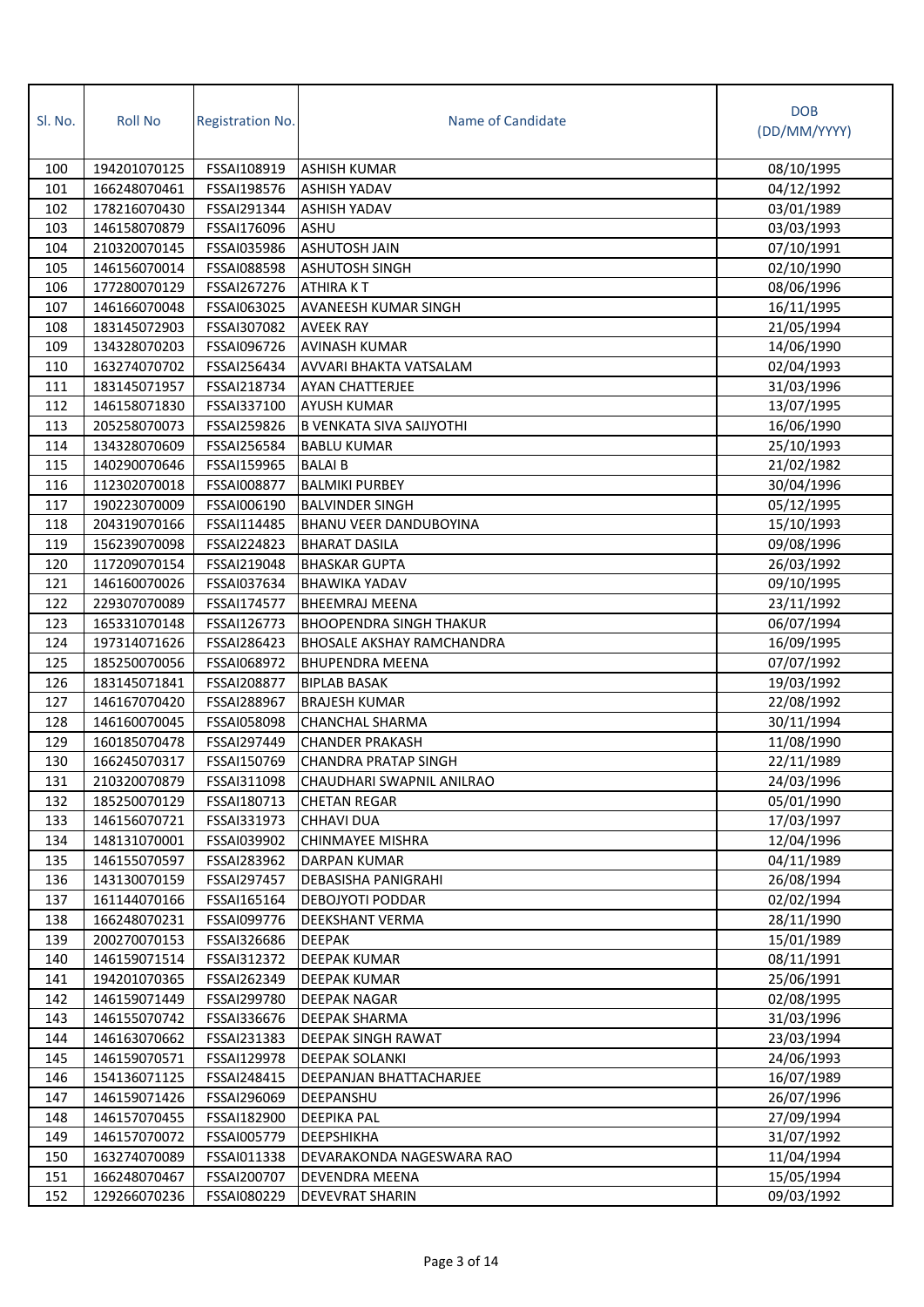| Sl. No. | <b>Roll No</b> | <b>Registration No.</b> | Name of Candidate              | <b>DOB</b><br>(DD/MM/YYYY) |
|---------|----------------|-------------------------|--------------------------------|----------------------------|
|         |                |                         |                                |                            |
| 153     | 146163070172   | FSSAI069285             | DHANANJAY KUMAR                | 05/10/1998                 |
| 154     | 146163070870   | FSSAI293281             | <b>DHARTI PUTRA</b>            | 31/07/1995                 |
| 155     | 194200070099   | FSSAI088696             | <b>DHEERAJ TYAGI</b>           | 23/04/1992                 |
| 156     | 227146070312   | FSSAI315507             | DHRUBA JYOTI DHAKAL            | 30/09/1994                 |
| 157     | 183145071651   | FSSAI190888             | DIBYASREE DALUI                | 09/10/1996                 |
| 158     | 209117070028   | FSSAI032756             | <b>DIGVIJAY KUMAR</b>          | 10/06/1994                 |
| 159     | 146183070216   | FSSAI164294             | <b>DILEEP KUMAR</b>            | 12/04/1989                 |
| 160     | 146152070049   | FSSAI130526             | <b>DIMPLE GUPTA</b>            | 24/10/1990                 |
| 161     | 146168070215   | FSSAI173203             | <b>DINESH KUMAR</b>            | 09/06/1996                 |
| 162     | 161144070066   | FSSAI049391             | DIPANWITA SAHA                 | 12/01/1992                 |
| 163     | 190223070236   | FSSAI170050             | <b>DIVA KIRTI</b>              | 04/07/1990                 |
| 164     | 146172070390   | FSSAI329835             | <b>DIVYA</b>                   | 28/11/1993                 |
| 165     | 163273070651   | FSSAI292469             | DODDI UDAY KUMAR               | 13/07/1992                 |
| 166     | 204319070150   | FSSAI099266             | DONDE SACHIN SURESH            | 09/10/1991                 |
| 167     | 146156070052   | FSSAI338026             | DURGESH AGRAWAL                | 20/03/1996                 |
| 168     | 221334070089   | FSSAI271252             | <b>ESHVER CHANDRA</b>          | 10/07/1995                 |
| 169     | 140290070145   | FSSAI028943             | <b>FRANCIS RAJESH A</b>        | 29/03/1991                 |
| 170     | 214126071005   | FSSAI310106             | <b>FRENCHY ANAND</b>           | 16/09/1995                 |
| 171     | 134328070001   | FSSAI006165             | <b>GAGAN PRATAP SINGH</b>      | 03/08/1995                 |
| 172     | 166246070199   | FSSAI295775             | <b>GAJANAND YADAV</b>          | 04/08/1990                 |
| 173     | 166245070631   | FSSAI271390             | <b>GAURAV AGRAWAL</b>          | 04/01/1995                 |
| 174     | 166248070882   | FSSAI320076             | <b>GAURAV BHAGAT</b>           | 18/02/1996                 |
| 175     | 166248070754   | FSSAI289462             | <b>GAURAV GUPTA</b>            | 13/02/1991                 |
| 176     | 117210070142   | FSSAI232603             | <b>GAURAV PRATAP</b>           | 17/08/1992                 |
| 177     | 146163070456   | FSSAI164971             | <b>GAURAV SEHDEV</b>           | 18/09/1994                 |
| 178     | 146159071038   | FSSAI221395             | <b>GAURAV SHARMA</b>           | 29/11/1995                 |
| 179     | 134328070610   | FSSAI256929             | <b>GAURAV SONEKAR</b>          | 28/04/1994                 |
| 180     | 146163070202   | FSSAI077959             | <b>GAUTAM RAWAT</b>            | 18/02/1997                 |
| 181     | 174256070023   | FSSAI100534             | <b>GEDELA CHAITANYA</b>        | 14/08/1993                 |
| 182     | 163274070919   | FSSAI318077             | <b>GHANA SHYAM M</b>           | 24/08/1988                 |
| 183     | 146183070380   | FSSAI279517             | <b>GIRIWAR YADAV</b>           | 28/12/1993                 |
| 184     | 214126070261   | FSSAI071434             | <b>GODLIMA SORENG</b>          | 20/07/1993                 |
| 185     | 183145070115   | FSSAI006424             | <b>GOURAB NATH ROY</b>         | 26/03/1994                 |
| 186     | 163273070180   | FSSAI066384             | <b>GUNDU DEEPAK KUMAR</b>      | 09/11/1992                 |
| 187     | 146166070166   | FSSAI187542             | <b>HARISH KUMAR</b>            | 16/04/1987                 |
| 188     | 129266070134   | FSSAI035879             | <b>HARISH L NAIK</b>           | 22/10/1991                 |
| 189     | 163273070008   | FSSAI139272             | HARISH RAMINENI                | 10/05/1987                 |
| 190     | 146163070790   | FSSAI269478             | <b>HARSH GUPTA</b>             | 12/10/1990                 |
| 191     | 146176070310   | FSSAI301329             | <b>HARSHA OHRI</b>             | 25/03/1991                 |
| 192     | 146178070231   | FSSAI203123             | <b>HARSHA TYAGI</b>            | 04/06/1992                 |
| 193     | 165331070345   | FSSAI273025             | <b>HARSHIT SAHU</b>            | 27/11/1994                 |
| 194     | 146183070103   | FSSAI075889             | <b>HEMANT KUMAR</b>            | 17/05/1994                 |
| 195     | 166248070435   | FSSAI185806             | HEMANT KUMAR BAROLIYA          | 12/09/1993                 |
| 196     | 135129070037   | FSSAI007915             | <b>HIMADRI SAREN</b>           | 08/07/1991                 |
| 197     | 146163070220   | FSSAI083567             | HIMANSHU DUTTA                 | 05/06/1993                 |
| 198     | 236253070125   | FSSAI322551             | HIMANSHU SANADHYA              | 02/04/1991                 |
| 199     | 146183070136   | FSSAI104195             | HIMANSHU SHANDILYA             | 25/08/1993                 |
| 200     | 133325070038   | FSSAI062390             | HIMANSHU TETA                  | 15/08/1993                 |
| 201     | 118243070001   | FSSAI014344             | <b>HONEY SHARMA</b>            | 26/10/1994                 |
| 202     | 160185070065   | FSSAI048836             | <b>HUKAM SINGH</b>             | 15/10/1996                 |
| 203     | 154136070571   | FSSAI119902             | <b>INDRAJEET KUMAR SINGH</b>   | 01/01/1993                 |
| 204     | 214126070193   | FSSAI048266             | <b>INDRAJEET SINGH</b>         | 29/06/1991                 |
| 205     | 163273070771   | FSSAI331085             | <b>ISKAPALLI SADHANA REDDY</b> | 14/04/1996                 |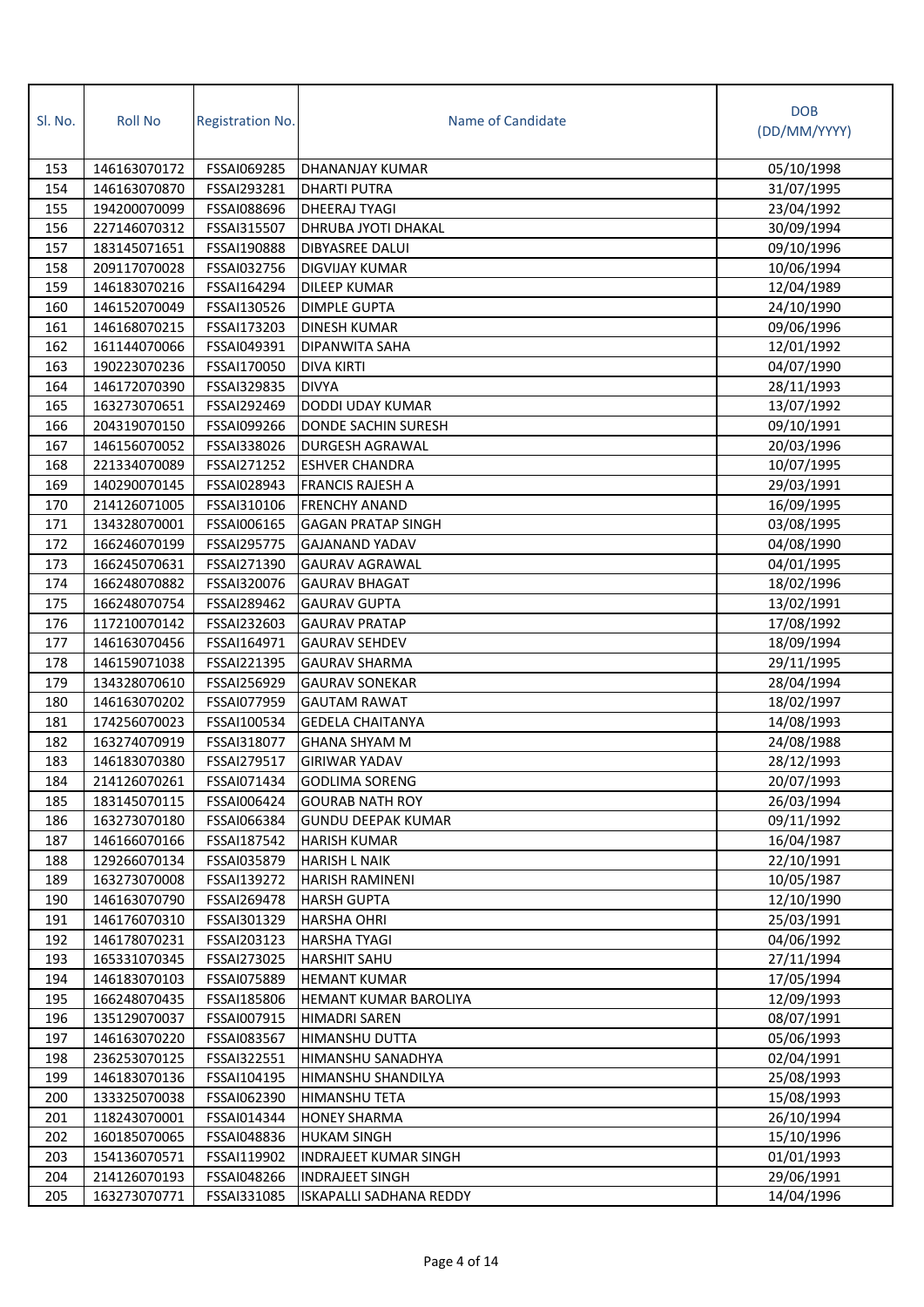| Sl. No. | <b>Roll No</b> | Registration No. | Name of Candidate             | <b>DOB</b>   |
|---------|----------------|------------------|-------------------------------|--------------|
|         |                |                  |                               | (DD/MM/YYYY) |
| 206     | 207188070177   | FSSAI259418      | JAGDEEP KUMAR                 | 27/02/1992   |
| 207     | 180186070103   | FSSAI115313      | <b>JAIVIR</b>                 | 30/04/1990   |
| 208     | 116205070238   | FSSAI306769      | <b>JALAJ YADAV</b>            | 23/12/1987   |
| 209     | 190224070008   | FSSAI009333      | JANG BAHADUR SHARMA           | 28/01/1993   |
| 210     | 208199070214   | FSSAI316036      | JAPINDER SINGH                | 07/05/1990   |
| 211     | 189187070188   | FSSAI258883      | <b>JASVINDER SINGH</b>        | 18/07/1995   |
| 212     | 131112070227   | FSSAI246310      | <b>JAYANTI CHARAN JHA</b>     | 27/12/1996   |
| 213     | 146155070280   | FSSAI141653      | <b>JEETESH KUMAR</b>          | 04/04/1996   |
| 214     | 184281070102   | FSSAI199966      | <b>JESWIN JOHN</b>            | 19/07/1995   |
| 215     | 169193070287   | FSSAI239426      | <b>JHANDU LAL MEENA</b>       | 03/02/1989   |
| 216     | 146162070219   | FSSAI184907      | JITENDER KUMAR MEENA          | 25/12/1992   |
| 217     | 146162070142   | FSSAI126210      | <b>JITENDER RANA</b>          | 14/01/1990   |
| 218     | 146182070008   | FSSAI008945      | <b>JITENDER SAINI</b>         | 05/01/1992   |
| 219     | 114242070012   | FSSAI017590      | <b>JITENDRA DHOLPURIA</b>     | 30/06/1993   |
| 220     | 146157070418   | FSSAI168515      | <b>JITENDRA KUMAR</b>         | 15/03/1983   |
| 221     | 166248070418   | FSSAI178369      | <b>JITENDRA MEENA</b>         | 21/04/1996   |
| 222     | 146155070013   | FSSAI008581      | JITENDRA PRASAD YADAV         | 01/01/1990   |
| 223     | 166245070623   | FSSAI268781      | <b>JITENDRA SINGH RATHORE</b> | 16/11/1998   |
| 224     | 160185070543   | FSSAI326235      | <b>JYOTI</b>                  | 30/01/1989   |
| 225     | 146161070467   | FSSAI301546      | <b>JYOTI DESWAL</b>           | 18/05/1995   |
| 226     | 146177070100   | FSSAI112865      | <b>JYOTI NAGPAL</b>           | 02/01/1993   |
| 227     | 129266070044   | FSSAI008743      | K NEHRU NAIK                  | 18/05/1993   |
| 228     | 163274070614   | FSSAI229438      | K PRAVEEN KUMAR               | 10/11/1988   |
| 229     | 190223070374   | FSSAI254661      | KAILASH SINGH RAWAT           | 07/07/1993   |
| 230     | 166248070640   | FSSAI258446      | KAMLESH KUMAR MEENA           | 18/12/1994   |
| 231     | 146159070448   | FSSAI102652      | <b>KAPIL TANWAR</b>           | 04/01/1988   |
| 232     | 146182070229   | FSSAI190055      | <b>KARAMVIR SINGH</b>         | 03/07/1992   |
| 233     | 112302070381   | FSSAI238719      | <b>KARAN SINGH</b>            | 21/01/1994   |
| 234     | 146159070044   | FSSAI009940      | <b>KARTIK KUMAR</b>           | 26/12/1985   |
| 235     | 153255070025   | FSSAI034223      | KARUMURI NAGA SUMANTH         | 26/08/1995   |
| 236     | 146177070318   | FSSAI313250      | <b>KAUSHAL TYAGI</b>          | 05/12/1990   |
| 237     | 218296070013   | FSSAI008660      | <b>KESAVAN S</b>              | 29/03/1996   |
| 238     | 146161070027   | FSSAI235997      | <b>KESHAV SINGH</b>           | 05/09/1995   |
| 239     | 146158071794   | FSSAI330299      | <b>KETAN SINGH</b>            | 07/01/1993   |
| 240     | 210321070016   | FSSAI017625      | KHAMKAR PRASHANT RAMESH       | 29/06/1993   |
| 241     | 172249070141   | FSSAI174897      | KHUSHAL KUMAR JETHAWA         | 29/03/1992   |
| 242     | 180186070481   | FSSAI328894      | KHYATI                        | 02/08/1993   |
| 243     | 184281070151   | FSSAI299557      | <b>KIRAN S</b>                | 05/02/1993   |
| 244     | 129266070411   | FSSAI166014      | <b>KISHORE KUMAR S</b>        | 15/08/1989   |
| 245     | 146161070040   | FSSAI326375      | KM ALPANA THAPAK              | 08/12/1980   |
| 246     | 146169070074   | FSSAI086843      | <b>KM.NISHU</b>               | 05/09/1994   |
| 247     | 163274070370   | FSSAI119017      | KONARI RAMA RAO               | 27/07/1997   |
| 248     | 163274070204   | FSSAI039515      | <b>KOTA PRAKASH</b>           | 17/10/1992   |
| 249     | 140290071419   | FSSAI332633      | KOTIPALLI VENKATA NAGA MAHESH | 23/10/1994   |
| 250     | 146182070380   | FSSAI300782      | <b>KRISHAN</b>                | 14/11/1989   |
| 251     | 146166070270   | FSSAI263317      | KRISHN KANT SHARMA            | 01/12/1997   |
| 252     | 154136070262   | FSSAI049801      | KRISHNA GAYARI                | 01/01/1996   |
| 253     | 140290071043   | FSSAI247602      | <b>KRISHNA KAUSIK TV</b>      | 24/09/1995   |
| 254     | 170125070039   | FSSAI032583      | <b>KRITTIKA GHOSH</b>         | 29/10/1994   |
| 255     | 126127070005   | FSSAI206651      | KRUSHNENDU JENA               | 15/03/1988   |
| 256     | 196227070020   | FSSAI017417      | <b>KSHITIJ SINGH NEGI</b>     | 22/09/1993   |
| 257     | 197314070028   | FSSAI215176      | <b>KSHITIZ JAISWAL</b>        | 10/09/1991   |
| 258     | 163274070923   | FSSAI318411      | KUDIRE SHARATH KUMAR          | 05/07/1996   |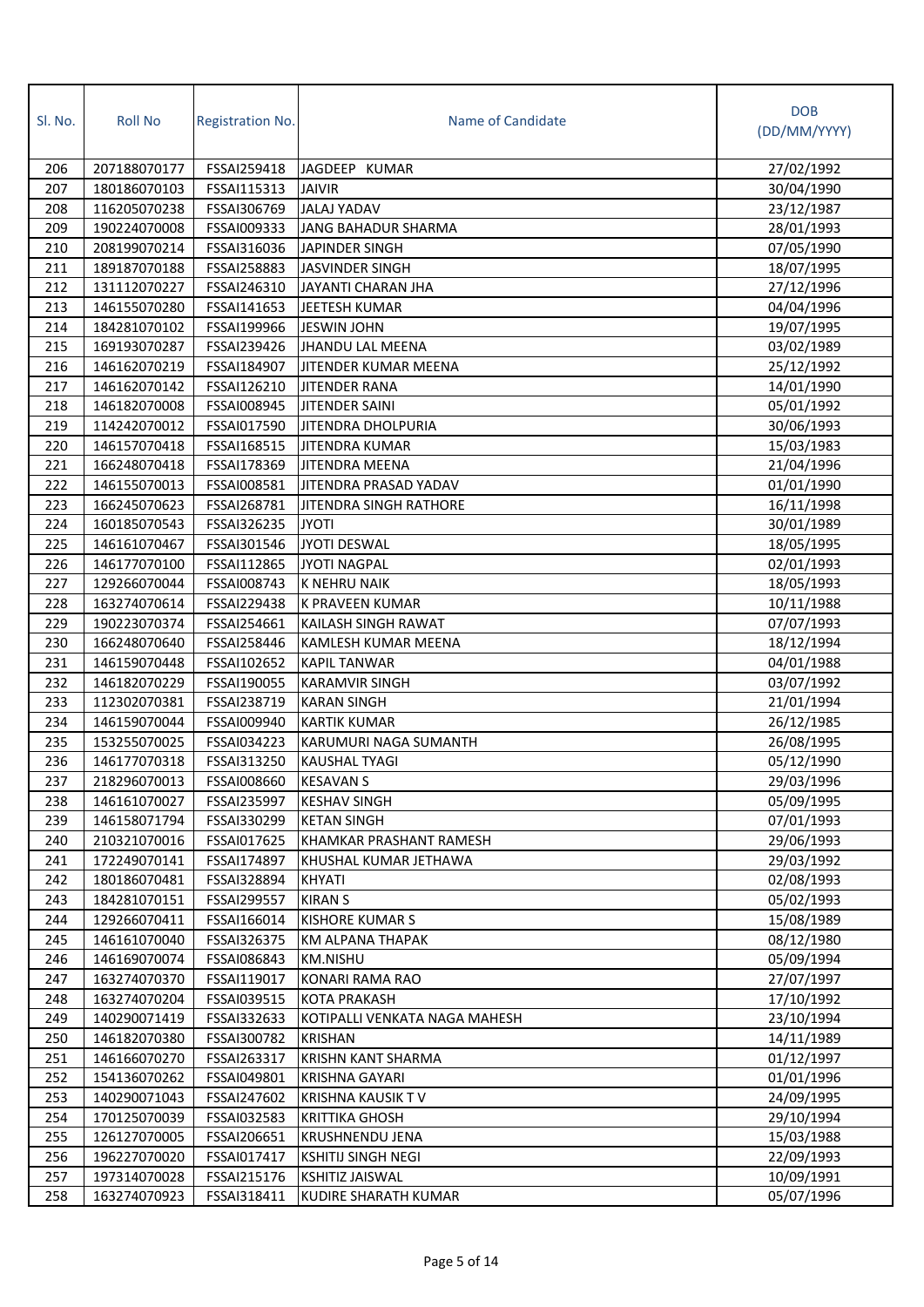| Sl. No. | <b>Roll No</b> | <b>Registration No.</b> | Name of Candidate               | <b>DOB</b><br>(DD/MM/YYYY) |
|---------|----------------|-------------------------|---------------------------------|----------------------------|
| 259     | 146159070525   | FSSAI120980             | <b>KULDEEP</b>                  | 20/01/1993                 |
| 260     | 146158071483   | FSSAI281047             | <b>KULDEEP</b>                  | 15/12/1993                 |
| 261     | 146168070042   | FSSAI047486             | <b>KULDEEP SONI</b>             | 07/10/1994                 |
| 262     | 129266070132   | FSSAI035562             | <b>KUMAR ADITYA</b>             | 30/01/1995                 |
| 263     | 155329070137   | FSSAI153092             | KUMAR RAGHAV UDAINIYA           | 21/09/1995                 |
| 264     | 146157070105   | FSSAI019405             | <b>KUMAR SHANU</b>              | 10/07/1995                 |
| 265     | 146181070244   | FSSAI317720             | <b>KUMAR SHIVAM</b>             | 25/08/1995                 |
| 266     | 146154070037   | FSSAI263629             | <b>KUMAR VIVEK</b>              | 05/01/1983                 |
| 267     | 166245070167   | FSSAI080995             | <b>KUNAL MEENA</b>              | 25/07/1996                 |
| 268     | 201317070096   | FSSAI062832             | KURUVA ASHOK KUMAR              | 08/02/1992                 |
| 269     | 183145070388   | FSSAI034653             | <b>KUSHAL DEY</b>               | 26/12/1993                 |
| 270     | 122303070004   | FSSAI046805             | LADDU LAL MEENA                 | 07/08/1995                 |
| 271     | 131112070311   | FSSAI329884             | <b>LALAN KUMAR</b>              | 03/02/1994                 |
| 272     | 166248070050   | FSSAI015644             | LALIT KUMAR KANAWAT             | 24/04/1995                 |
| 273     | 146158070025   | FSSAI004524             | <b>LALIT YADAV</b>              | 15/01/1993                 |
| 274     | 166248070069   | FSSAI021948             | <b>LOKENDRA SINGH CHOUHAN</b>   | 27/11/1994                 |
| 275     | 146157070495   | FSSAI197458             | <b>LOKESH UPADHYAY</b>          | 15/01/1996                 |
| 276     | 139147070047   | FSSAI034868             | <b>LOVE KUMAR</b>               | 24/06/1995                 |
| 277     | 140290071210   | FSSAI289698             | M ISAIVANAN                     | 01/04/1985                 |
| 278     | 244262070009   | FSSAI163493             | <b>MADDILI VINAY KUMAR</b>      | 25/03/1995                 |
| 279     | 112302070186   | FSSAI124985             | MAKAWANA BHARGAVKUMAR KANTIBHAI | 15/08/1997                 |
| 280     | 183145073029   | FSSAI316519             | <b>MANAS MONDAL</b>             | 12/09/1993                 |
| 281     | 183145070978   | FSSAI122837             | <b>MANASH DAS</b>               | 21/02/1993                 |
| 282     | 183145072746   | FSSAI293026             | <b>MANASIJ DHAR</b>             | 14/04/1993                 |
| 283     | 198228070012   | FSSAI002122             | <b>MANIKANT TYAGI</b>           | 12/11/1991                 |
| 284     | 172249070064   | FSSAI057310             | <b>MANISH BHATI</b>             | 27/10/1992                 |
| 285     | 146159071550   | FSSAI317492             | MANISH CHANDER SATYWALI         | 18/11/1993                 |
| 286     | 146163070818   | FSSAI276597             | <b>MANISH JAISWAL</b>           | 18/12/1992                 |
| 287     | 209118070199   | FSSAI291511             | <b>MANISH KUMAR</b>             | 13/09/1996                 |
| 288     | 138122070190   | FSSAI321957             | <b>MANISH KUMAR</b>             | 29/08/1992                 |
| 289     | 146166070194   | FSSAI213221             | <b>MANISH KUMAR</b>             | 04/04/1993                 |
| 290     | 165331070364   | <b>FSSAI282957</b>      | MANISH KUMAR JAISWAL            | 15/06/1992                 |
| 291     | 166248070502   | FSSAI212890             | <b>MANISH SAINI</b>             | 09/12/1998                 |
| 292     | 160185070431   | FSSAI276189             | <b>MANISHA</b>                  | 20/06/1994                 |
| 293     | 224271070019   | FSSAI097167             | <b>MANJU S V</b>                | 01/08/1989                 |
| 294     | 214126070686   | FSSAI208590             | MANOJ KUMAR MARANDI             | 01/02/1988                 |
| 295     | 146153070377   | FSSAI250776             | <b>MANSI WAHI</b>               | 27/08/1995                 |
| 296     | 134328070006   | FSSAI121509             | <b>MANTOO KUMAR</b>             | 15/09/1993                 |
| 297     | 135129070755   | FSSAI297902             | MANTU KUMAR SAHU                | 08/07/1994                 |
| 298     | 146163070856   | FSSAI286952             | <b>MANUDEV YADAV</b>            | 27/11/1990                 |
| 299     | 134328070510   | FSSAI226961             | <b>MARUF NIZAM</b>              | 01/07/1989                 |
| 300     | 146158070378   | FSSAI084889             | <b>MAYANK CHAURASIA</b>         | 01/10/1994                 |
| 301     | 166245070688   | FSSAI288292             | <b>MAYANK KUMAR AWASTHI</b>     | 01/07/1992                 |
| 302     | 146159070252   | FSSAI065781             | <b>MAYANK NIMESH</b>            | 14/12/1993                 |
| 303     | 183145070441   | FSSAI040485             | MD TOUHID ASLAM                 | 29/03/1993                 |
| 304     | 186282070179   | FSSAI314706             | <b>MEREENA AUGUSTINE</b>        | 20/08/1995                 |
| 305     | 146159070823   | FSSAI179530             | MILAN KATARIA                   | 14/12/1989                 |
| 306     | 166245070338   | FSSAI159261             | MITHLESH MAHAWAR                | 25/12/1991                 |
| 307     | 146163070215   | FSSAI082531             | MOHAMMAD AZHER                  | 18/07/1994                 |
| 308     | 146158070363   | FSSAI082532             | MOHAMMAD NABEEL ASLAM ANSARI    | 16/06/1994                 |
| 309     | 146162070451   | FSSAI326518             | MOHAMMAD NASEEM KHAN            | 25/06/1990                 |
| 310     | 111203070235   | FSSAI115297             | <b>MOHAN LAL MEENA</b>          | 26/02/1996                 |
| 311     | 190222070413   | FSSAI274939             | MOHD ALI FAIZI KHAN             | 23/05/1991                 |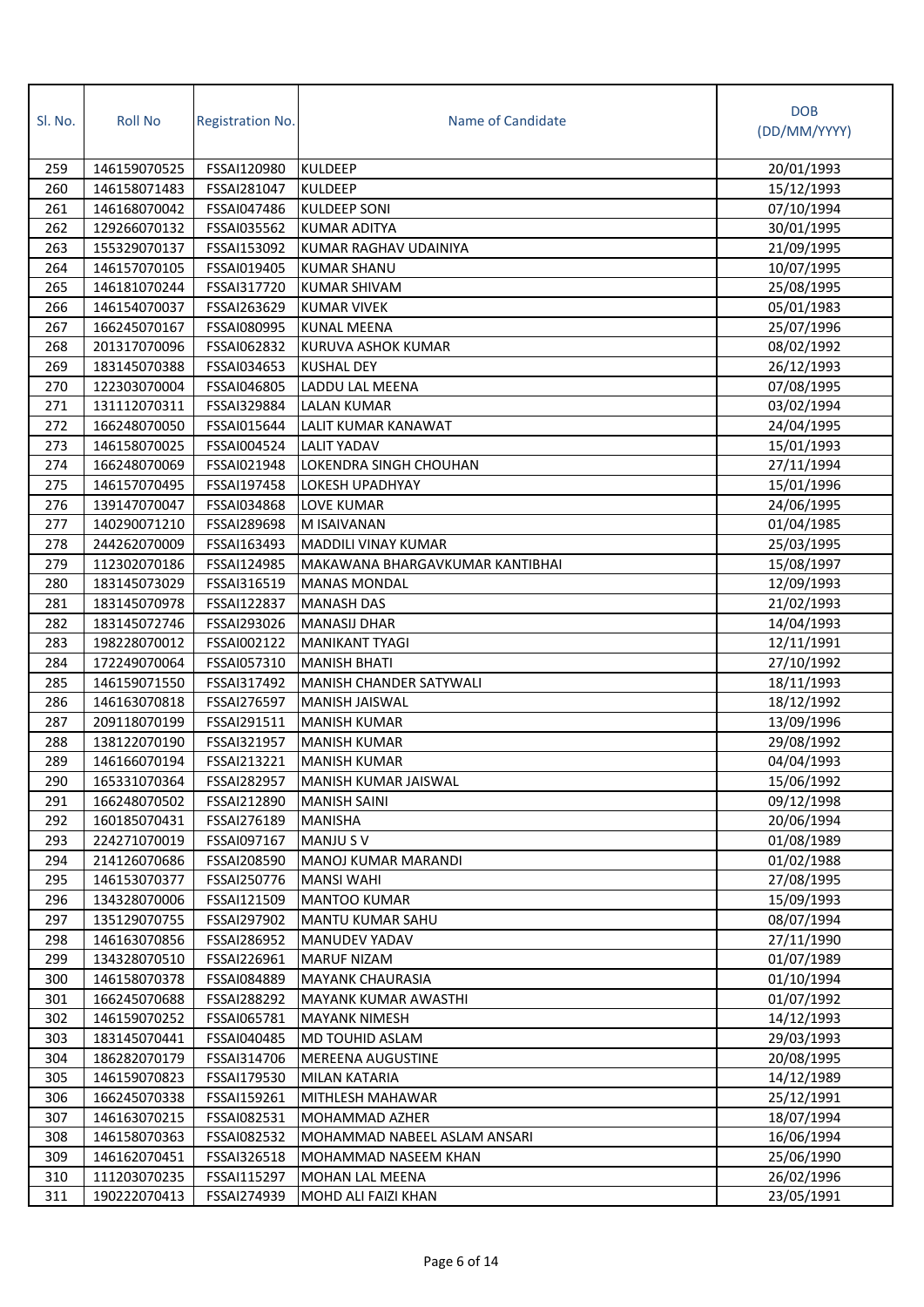| SI. No. | <b>Roll No</b> | <b>Registration No.</b> | Name of Candidate            | <b>DOB</b><br>(DD/MM/YYYY) |
|---------|----------------|-------------------------|------------------------------|----------------------------|
| 312     | 146158071081   | FSSAI212733             | <b>MOHIT KUMAR</b>           | 11/08/1991                 |
| 313     | 160185070491   | FSSAI303402             | <b>MOHIT MALIK</b>           | 20/05/1991                 |
| 314     | 166245070627   | FSSAI269354             | <b>MOHIT SAINI</b>           | 13/02/1994                 |
| 315     | 146158070684   | FSSAI139401             | <b>MOHIT SARDANA</b>         | 30/07/1995                 |
| 316     | 178216070381   | FSSAI264676             | <b>MOHIT SHRIVASTAVA</b>     | 28/04/1994                 |
| 317     | 244262070212   | FSSAI178471             | <b>MOPADA PRAVEEN</b>        | 14/07/1994                 |
| 318     | 146183070399   | FSSAI291319             | <b>MRIDUL MITTAL</b>         | 24/09/1995                 |
| 319     | 163273070345   | FSSAI165421             | MUDADLA TARUN KUMAR          | 31/08/1994                 |
| 320     | 163274070891   | FSSAI311263             | MUDAVATHU VAMSHI SAI CHOUHAN | 22/05/1997                 |
| 321     | 166248070830   | FSSAI310229             | MUKESH KUMAR YADAV           | 30/04/1991                 |
| 322     | 146159070325   | FSSAI078886             | <b>MUKESH PANWAR</b>         | 05/07/1991                 |
| 323     | 114242070038   | FSSAI066463             | <b>MUKESH SAINI</b>          | 01/01/1990                 |
| 324     | 214126070161   | FSSAI041646             | <b>MUKUL KUMAR</b>           | 25/09/1993                 |
| 325     | 146159071396   | FSSAI291601             | MURARI KUMAR JHA             | 16/10/1995                 |
| 326     | 154136070017   | FSSAI000308             | <b>MUSHTAQ ALI</b>           | 27/11/1989                 |
| 327     | 150278070345   | FSSAI275678             | <b>MUSTHAQ S</b>             | 29/03/1990                 |
| 328     | 146158071816   | FSSAI334209             | <b>NADEEM AHMAD</b>          | 12/04/1992                 |
| 329     | 164330070370   | FSSAI254744             | <b>NAGENDRA KUMAR</b>        | 11/12/1989                 |
| 330     | 243261070001   | FSSAI008011             | NAMASSIVAYA BEERAKA          | 15/03/1990                 |
| 331     | 233297070229   | FSSAI236223             | <b>NANDKISHOR WANKHEDE</b>   | 01/03/1993                 |
| 332     | 129266070473   | FSSAI195363             | NANDYALA SATYANARAYANA REDDY | 27/05/1990                 |
| 333     | 146163070427   | FSSAI153183             | <b>NARENDER KUMAR</b>        | 21/05/1989                 |
| 334     | 146163070613   | FSSAI212407             | <b>NARESH</b>                | 04/02/1996                 |
| 335     | 166245070510   | FSSAI230462             | <b>NARESH KHAJOTIA</b>       | 31/08/1992                 |
| 336     | 118243070083   | FSSAI105835             | <b>NARESH MEENA</b>          | 20/07/1995                 |
| 337     | 176190070084   | FSSAI308132             | <b>NAVEEN</b>                | 11/10/1995                 |
| 338     | 146162070011   | FSSAI006974             | <b>NAVEEN</b>                | 10/08/1997                 |
| 339     | 146155070672   | FSSAI313669             | <b>NAVEEN KUMAR</b>          | 27/12/1993                 |
| 340     | 232287070233   | FSSAI274542             | NAVEEN RADHAKRISHNAN         | 05/03/1993                 |
| 341     | 166246070049   | FSSAI092347             | <b>NAVEEN SONI</b>           | 06/07/1996                 |
| 342     | 146167070003   | FSSAI002370             | <b>NAVNEET SHARMA</b>        | 25/12/1992                 |
| 343     | 150278070235   | FSSAI198513             | NAVYA K S                    | 14/03/1990                 |
| 344     | 208199070057   | FSSAI121790             | <b>NAWAL KISHORE BABUL</b>   | 14/07/1993                 |
| 345     | 146163070698   | FSSAI241237             | <b>NEERAJ MISHRA</b>         | 23/03/1991                 |
| 346     | 139147070290   | FSSAI207755             | <b>NEERAJ PATEL</b>          | 20/07/1996                 |
| 347     | 145237070010   | FSSAI062236             | NEERAJ SINGH DHANIK          | 14/06/1989                 |
| 348     | 146158071575   | FSSAI296784             | <b>NEERAV HARIT</b>          | 26/03/1991                 |
| 349     | 155329070004   | FSSAI136642             | <b>NEETESH JADON</b>         | 05/04/1994                 |
| 350     | 180186070437   | FSSAI300953             | NEETIKA RANI                 | 30/03/1991                 |
| 351     | 199114070395   | FSSAI329353             | <b>NEETISH GAURAV</b>        | 16/02/1996                 |
| 352     | 209115070619   | FSSAI290593             | <b>NEHA KUMARI</b>           | 21/01/1995                 |
| 353     | 164330070166   | FSSAI128990             | <b>NEHA PAL</b>              | 05/10/1994                 |
| 354     | 147123070212   | FSSAI232911             | <b>NIDHI GUPTA</b>           | 06/11/1996                 |
| 355     | 160185070526   | FSSAI318751             | <b>NIKHIL</b>                | 12/10/1992                 |
| 356     | 146182070040   | FSSAI047058             | <b>NIKHIL AHUJA</b>          | 10/09/1994                 |
| 357     | 197314071474   | FSSAI255419             | <b>NIKHIL GUJARIYA</b>       | 24/11/1995                 |
| 358     | 146155070631   | FSSAI294763             | <b>NIKHIL SHUKLA</b>         | 08/03/1993                 |
| 359     | 228252070021   | FSSAI049128             | <b>NIKITA</b>                | 11/11/1994                 |
| 360     | 146156070616   | FSSAI282217             | NIKITA AGGARWAL              | 04/03/1995                 |
| 361     | 172249070105   | FSSAI129596             | <b>NILESH PANWAR</b>         | 09/12/1996                 |
| 362     | 146155070354   | FSSAI170729             | NIMISH AGGARWAL              | 03/09/1993                 |
| 363     | 146165070409   | FSSAI277750             | NIRAJ KUMAR JAISWAL          | 23/09/1988                 |
| 364     | 146163070095   | FSSAI043275             | NIRANJAN KUMAR               | 04/02/1995                 |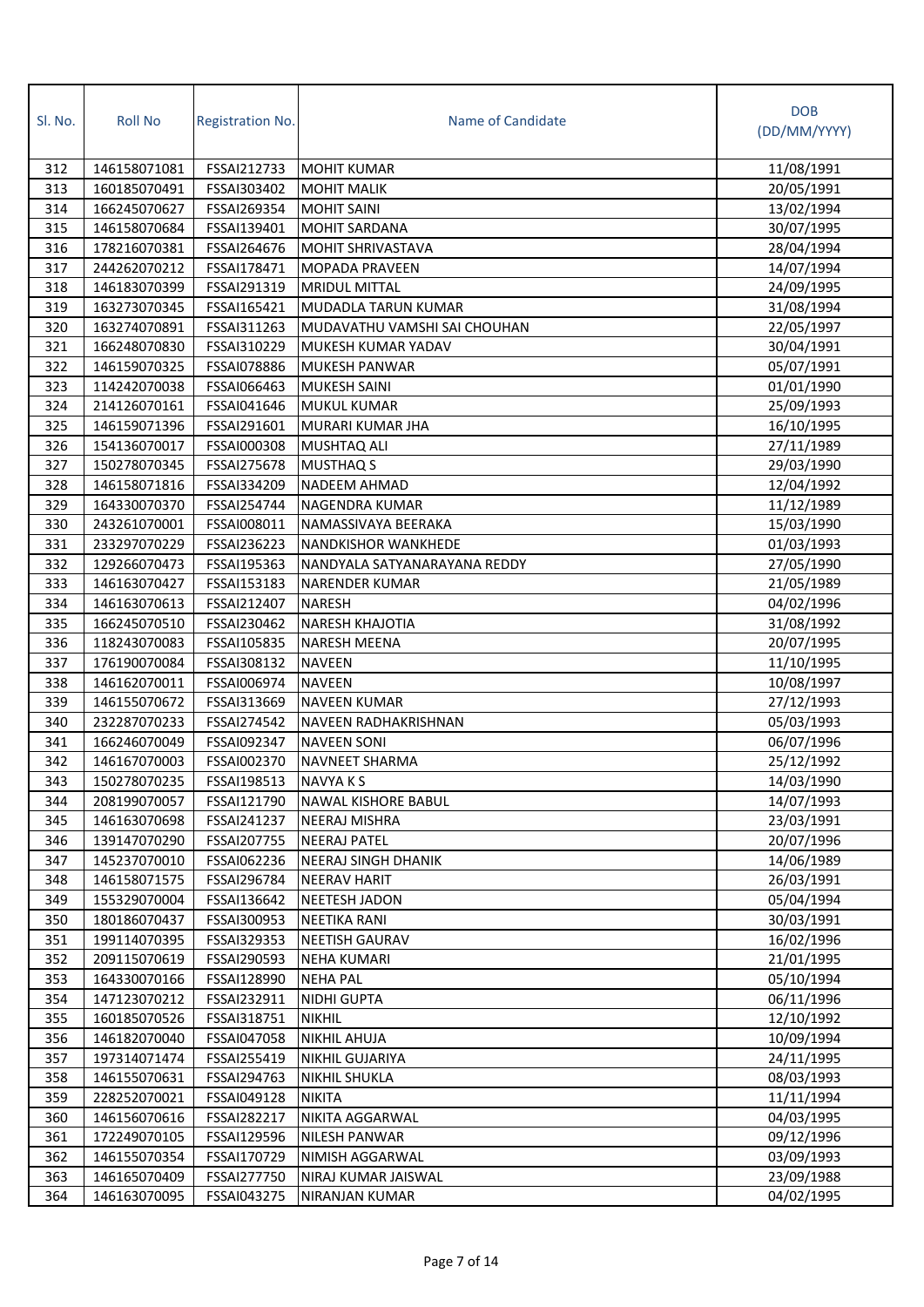| SI. No. | <b>Roll No</b> | Registration No. | Name of Candidate         | <b>DOB</b><br>(DD/MM/YYYY) |
|---------|----------------|------------------|---------------------------|----------------------------|
| 365     | 146158071048   | FSSAI206747      | <b>NISHANT</b>            | 20/06/1993                 |
| 366     | 209116070055   | FSSAI270107      | <b>NISHANT MISHRA</b>     | 10/03/1994                 |
| 367     | 231286070435   | FSSAI274198      | NISHANTH KIRAN C          | 23/09/1994                 |
| 368     | 146162070363   | FSSAI272210      | <b>NITESH ANCHAL</b>      | 19/06/1990                 |
| 369     | 134328070096   | FSSAI037188      | <b>NITESH KUMAR UIKEY</b> | 25/03/1992                 |
| 370     | 117209070088   | FSSAI148249      | NITESH MISHRA             | 05/02/1994                 |
| 371     | 146155070750   | FSSAI338047      | <b>NITIN</b>              | 08/07/1995                 |
| 372     | 146183070015   | FSSAI012759      | <b>NITIN KUMAR</b>        | 20/12/1994                 |
| 373     | 146158071803   | FSSAI332128      | <b>NITIN PAPNAI</b>       | 27/09/1994                 |
| 374     | 140288070007   | FSSAI081327      | <b>NITIN SINGH</b>        | 12/02/1995                 |
| 375     | 135129070695   | FSSAI272828      | NUTANA NANDA PADHY        | 07/05/1992                 |
| 376     | 123111070109   | FSSAI272637      | OM PRAKASH KUMAR          | 05/01/1996                 |
| 377     | 130128070106   | FSSAI333701      | P CHINMAYA KUMAR DORA     | 14/06/1995                 |
| 378     | 140290070835   | FSSAI204568      | PADMALATHA P              | 06/09/1995                 |
| 379     | 161144070231   | FSSAI213773      | PANKAJ KR SAH             | 03/01/1992                 |
| 380     | 132196070182   | FSSAI266921      | PANKAJ KULARIYA           | 14/09/1994                 |
| 381     | 134328070291   | FSSAI138695      | PANKAJ SANJAY YEWALE      | 03/08/1992                 |
| 382     | 227146070275   | FSSAI279105      | <b>PAPPU KUMAR</b>        | 10/12/1993                 |
| 383     | 146158070579   | FSSAI117466      | PARDEEP                   | 02/08/1995                 |
| 384     | 196227070383   | FSSAI300546      | PARICHIT SHEKHAR          | 26/07/1992                 |
| 385     | 151304070070   | FSSAI175720      | PARTH VAGHELA             | 19/11/1995                 |
| 386     | 140290071260   | FSSAI297984      | PARTHEEBAN                | 25/12/1989                 |
| 387     | 146155070689   | FSSAI319296      | PARVEEN SAINI             | 21/08/1993                 |
| 388     | 168312070072   | FSSAI112579      | PATIL GAURAV NANDKISHOR   | 17/05/1990                 |
| 389     | 160185070214   | FSSAI159322      | PAWAN KUMAR               | 04/01/1994                 |
| 390     | 166248070332   | FSSAI142078      | PAWAN MEENA               | 02/01/1992                 |
| 391     | 189187070279   | FSSAI329542      | PEEYUSH JAIN              | 01/01/1991                 |
| 392     | 163273070308   | FSSAI145049      | PENUKONDA SAI NAVYA SREE  | 19/09/1996                 |
| 393     | 210320070838   | FSSAI296295      | PILLI GIRIJA SANKAR       | 15/04/1995                 |
| 394     | 123111070147   | FSSAI314363      | PINTU KUMAR               | 08/03/1994                 |
| 395     | 209117070079   | FSSAI074341      | <b>PIYUSH</b>             | 13/12/1993                 |
| 396     | 120310070002   | FSSAI009281      | PIYUSH ARUNRAO BARWAT     | 26/09/1993                 |
| 397     | 166248070026   | FSSAI001948      | PIYUSH SHARMA             | 08/10/1995                 |
| 398     | 146177070224   | FSSAI218511      | POOJA                     | 17/11/1998                 |
| 399     | 146164070192   | FSSAI323977      | POOJA                     | 10/01/1989                 |
| 400     | 146177070057   | FSSAI082412      | POOJA BAGHEL              | 23/07/1993                 |
| 401     | 165331070027   | FSSAI013027      | POOJA KOSHTA              | 07/07/1992                 |
| 402     | 161144070332   | FSSAI285843      | POULAMI GHOSH             | 28/04/1994                 |
| 403     | 146157070326   | FSSAI124634      | PRABHUNA ARORA            | 05/04/1996                 |
| 404     | 140290070418   | FSSAI108477      | PRABU P                   | 05/01/1992                 |
| 405     | 166247070032   | FSSAI067037      | PRACHI GUPTA              | 01/02/1994                 |
| 406     | 146183070006   | FSSAI004724      | PRADEEP KUMAR             | 20/12/1995                 |
| 407     | 146159071543   | FSSAI316426      | PRAKHAR SINGH             | 02/08/1990                 |
| 408     | 146153070050   | FSSAI204969      | PRASANT LOHIYA            | 13/09/1990                 |
| 409     | 178215070018   | FSSAI205209      | PRASHANT KANAUJIYA        | 20/08/1993                 |
| 410     | 209118070022   | FSSAI036126      | PRASHANT KUMAR            | 14/10/1995                 |
| 411     | 176190070049   | FSSAI221036      | PRASHANT SEHRAWAT         | 17/11/1991                 |
| 412     | 146159071532   | FSSAI315171      | PRASHANT SHAHI            | 12/12/1992                 |
| 413     | 209120070115   | FSSAI172618      | PRATEEK KUMAR             | 01/02/1995                 |
| 414     | 156239070137   | FSSAI327206      | PRATEEK RATHOR            | 28/01/1995                 |
| 415     | 146158070347   | FSSAI079592      | PRAVEEN BIDHURI           | 24/09/1995                 |
| 416     | 166248070831   | FSSAI310340      | PRAVEEN KUMAR             | 05/11/1991                 |
| 417     | 146183070375   | FSSAI278765      | PRAVEEN KUMAR YADAV       | 24/12/1993                 |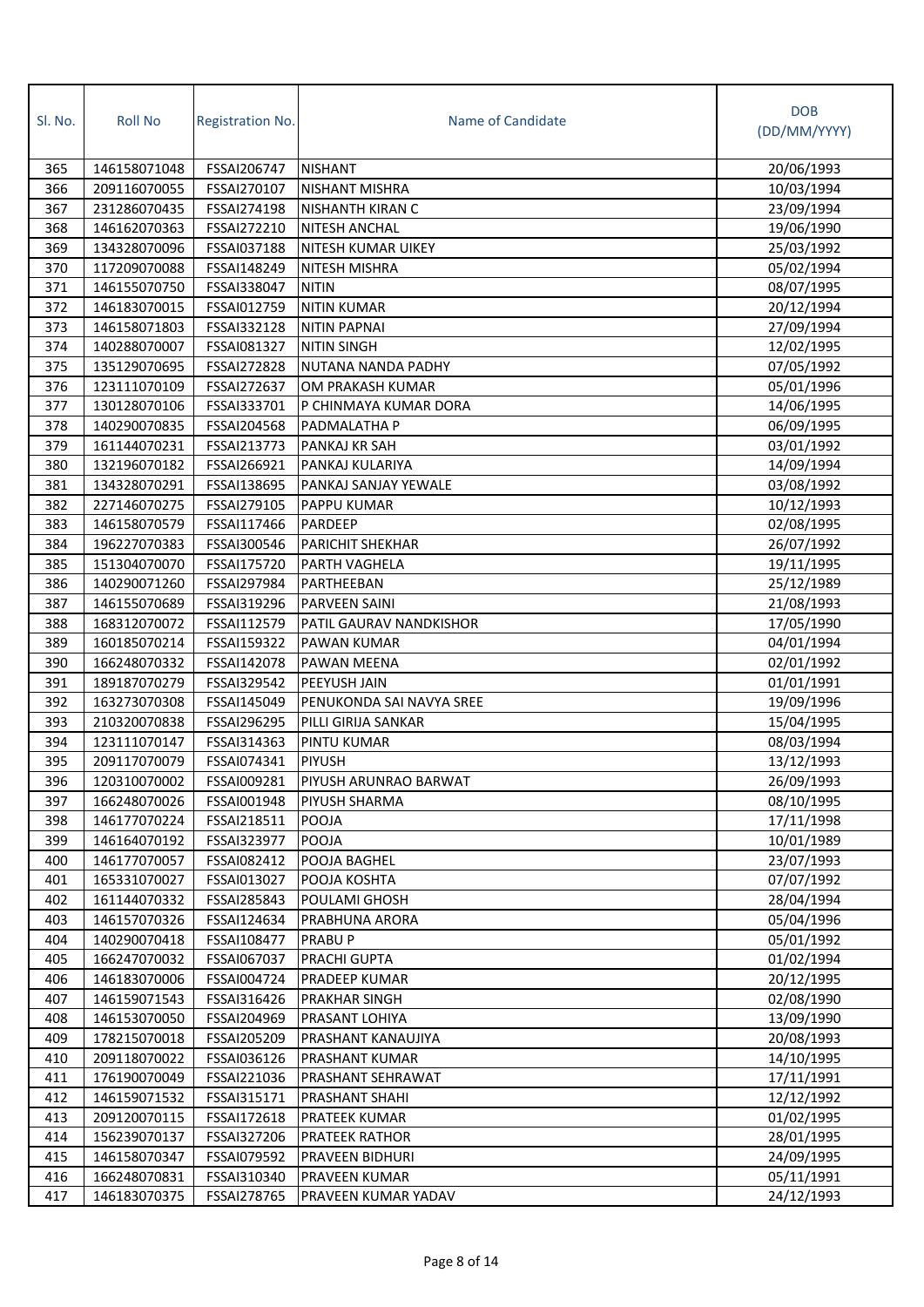| Sl. No.    | <b>Roll No</b>               | <b>Registration No.</b>    | Name of Candidate                           | <b>DOB</b><br>(DD/MM/YYYY) |
|------------|------------------------------|----------------------------|---------------------------------------------|----------------------------|
|            |                              |                            |                                             |                            |
| 418        | 146161070051                 | FSSAI013858                | PRERNA                                      | 09/05/1999                 |
| 419        | 220133070106                 | FSSAI305996                | PRITTAM PRIYADARSHI PATRA                   | 25/07/1992                 |
| 420        | 146177070043                 | FSSAI070438                | PRIYA                                       | 28/10/1994                 |
| 421        | 166246070006                 | FSSAI017043                | PRIYANKA KAROL                              | 14/10/1989                 |
| 422        | 170125070205                 | FSSAI205855                | <b>PUJA SETH</b>                            | 07/11/1994                 |
| 423        | 146163070710                 | FSSAI244694                | <b>PULKIT ARORA</b>                         | 15/03/1992                 |
| 424        | 139147070249                 | FSSAI176499                | <b>PUNEET KUMAR</b>                         | 18/03/1995                 |
| 425        | 172249070269                 | FSSAI304145                | PUNEET TYAGI                                | 26/07/1993                 |
| 426        | 197314070715                 | FSSAI111044                | PYLA SIVAKUMAR                              | 01/06/1996                 |
| 427        | 146159070016                 | FSSAI004373                | R. HAREESH                                  | 13/12/1992                 |
| 428        | 198228070014                 | FSSAI015786                | <b>RACHIN KUMAR</b>                         | 15/10/1991                 |
| 429        | 178218070127                 | FSSAI189406                | RACHIT AWASTHI                              | 14/03/1996                 |
| 430        | 166245070553                 | FSSAI244473                | RADHA KRISHAN YADAV                         | 05/09/1994                 |
| 431        | 190219070018                 | FSSAI110853                | RAGHVENDRA PRATAP SINGH                     | 13/06/1998                 |
| 432        | 119184070179                 | FSSAI241596                | <b>RAHUL DHIMAN</b>                         | 07/06/1993                 |
| 433        | 231286070497                 | FSSAI317884                | <b>RAHUL GOPAN</b>                          | 29/12/1993                 |
| 434        | 209120070215                 | FSSAI300211                | <b>RAHUL KUMAR</b>                          | 20/11/1996                 |
| 435        | 146167070407                 | FSSAI282871                | <b>RAHUL KUMAR</b>                          | 18/03/1996                 |
| 436        | 147123070007                 | FSSAI089068                | <b>RAHUL KUMAR</b>                          | 05/01/1994                 |
| 437        | 214126070235                 | FSSAI062595                | RAHUL KUMAR PANDEY                          | 16/09/1992                 |
| 438        | 183145072219                 | FSSAI242623                | RAHUL KUMAR RAJAK                           | 02/06/1995                 |
| 439        | 166245070372                 | FSSAI172010                | RAHUL PRAJAPATI                             | 28/07/1996                 |
| 440        | 146163070890                 | FSSAI300459                | <b>RAHUL SHOKEEN</b>                        | 26/01/1994                 |
| 441        | 178217070021                 | FSSAI202351                | RAHUL SRIVASTAVA                            | 24/06/1993                 |
| 442        | 118243070273                 | FSSAI292618                | <b>RAHUL YADAV</b>                          | 11/04/1993                 |
| 443        | 183145072683                 | FSSAI288504                | <b>RAJ KUMAR</b>                            | 16/10/1994                 |
| 444        | 146183070379                 | FSSAI279494                | <b>RAJAT YADAV</b>                          | 07/07/1995                 |
| 445<br>446 | 190224070018<br>124143070115 | FSSAI032914                | <b>RAJBIR SINGH</b><br><b>RAJEEV RANJAN</b> | 20/03/1995                 |
| 447        | 234299070014                 | FSSAI133820<br>FSSAI002866 | <b>RAJESH M</b>                             | 21/03/1990<br>04/06/1992   |
| 448        | 146156070057                 | FSSAI003085                | <b>RAJIV KUMAR SINGH</b>                    | 06/02/1985                 |
| 449        | 121195070207                 | FSSAI294226                | RAJKUMAR                                    | 11/02/1996                 |
| 450        | 209119070137                 | FSSAI153742                | <b>RAKESH RANJAN</b>                        | 23/11/1992                 |
| 451        | 146178070200                 | FSSAI183960                | <b>RAKHI DABAS</b>                          | 12/04/1993                 |
| 452        | 111203070473                 | FSSAI221104                | RAM AWATAR SINGH                            | 15/07/1979                 |
| 453        | 146162070157                 | FSSAI140343                | RAMESH KUMAR SINHA                          | 28/08/1988                 |
| 454        | 168312070102                 | FSSAI169898                | RAMTEKE ANKUSH GUNRATAN                     | 13/04/1994                 |
| 455        | 146173070202                 | FSSAI195361                | RASHMI RANA                                 | 08/07/1995                 |
| 456        | 209117070451                 | FSSAI322527                | <b>RAUSHAN KUMAR</b>                        | 19/11/1993                 |
| 457        | 160185070445                 | FSSAI281248                | RAVI                                        | 14/07/1996                 |
| 458        | 146165070094                 | FSSAI079210                | <b>RAVI KUMAR</b>                           | 11/01/1995                 |
| 459        | 146159071656                 | FSSAI336264                | <b>RAVI KUMAR</b>                           | 01/02/1996                 |
| 460        | 209119070094                 | FSSAI117288                | <b>RAVI KUMAR</b>                           | 30/08/1996                 |
| 461        | 146159071370                 | FSSAI287007                | RAVI PRAKASH MEENA                          | 01/08/1991                 |
| 462        | 166245070098                 | FSSAI043349                | RAVI SHANKAR MEENA                          | 11/02/1993                 |
| 463        | 180186070156                 | FSSAI149797                | RAVI SHARMA                                 | 24/08/1990                 |
| 464        | 134328070023                 | FSSAI305241                | RAVINDRA KUMAR DUBEY                        | 20/04/1990                 |
| 465        | 209119070210                 | FSSAI217830                | RAVISH KUMAR SINGH                          | 05/05/1991                 |
| 466        | 174256070025                 | FSSAI103569                | RAYUDU RAMYA SRI                            | 14/10/1996                 |
| 467        | 166248070042                 | FSSAI010769                | RINKU MEENA                                 | 01/07/1997                 |
| 468        | 146160070180                 | FSSAI133364                | <b>RITU ROHILLA</b>                         | 04/01/1993                 |
| 469        | 146158071641                 | FSSAI305210                | <b>RIZWAN KHAN</b>                          | 03/08/1989                 |
| 470        | 223191070065                 | FSSAI176016                | <b>ROHIT</b>                                | 12/03/1995                 |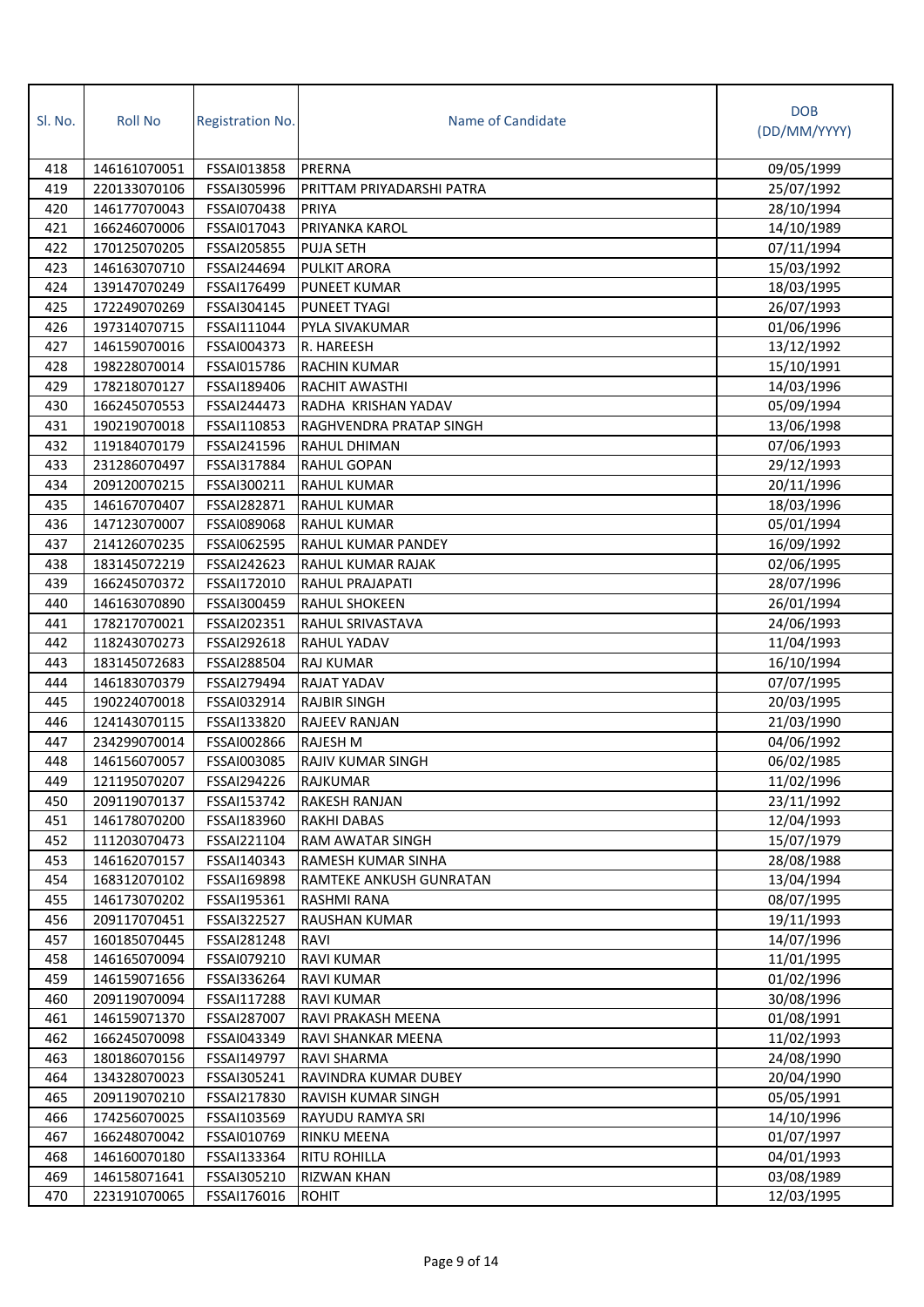| Sl. No. | <b>Roll No</b> | <b>Registration No.</b> | Name of Candidate          | <b>DOB</b><br>(DD/MM/YYYY) |
|---------|----------------|-------------------------|----------------------------|----------------------------|
| 471     | 166248070904   | FSSAI327805             | <b>ROHIT GUPTA</b>         | 26/09/1994                 |
| 472     | 209121070075   | FSSAI085123             | <b>ROHIT RANJAN</b>        | 06/02/1992                 |
| 473     | 117208070015   | FSSAI048803             | <b>ROHIT SINGH</b>         | 09/11/1996                 |
| 474     | 166248070186   | FSSAI079178             | ROHITASH MEENA             | 25/08/1994                 |
| 475     | 164330070445   | FSSAI292497             | ROOPAM UPADHYAY            | 26/09/1995                 |
| 476     | 146157070604   | FSSAI247862             | <b>RUCHI KUMARI</b>        | 15/12/1997                 |
| 477     | 165331070329   | FSSAI264765             | <b>RUPALI DUBEY</b>        | 18/04/1994                 |
| 478     | 163274070454   | FSSAI156317             | S NAGABHUSHANAM            | 02/01/1990                 |
| 479     | 146153070025   | FSSAI114546             | <b>SACHIN</b>              | 30/01/1994                 |
| 480     | 146168070202   | FSSAI160576             | <b>SACHIN KUMAR GAUTAM</b> | 08/06/1992                 |
| 481     | 172249070017   | FSSAI011296             | <b>SADDAM HUSSAIN</b>      | 01/04/1994                 |
| 482     | 139147070274   | FSSAI195155             | SAHIL BHOLA                | 17/02/1992                 |
| 483     | 146159071518   | FSSAI313207             | SAHIL KUHAR                | 18/05/1997                 |
| 484     | 140290070882   | FSSAI213852             | SAI PRASHANTHI R           | 23/05/1991                 |
| 485     | 183145072895   | FSSAI305955             | <b>SAIKAT MONDAL</b>       | 28/05/1991                 |
| 486     | 146158071053   | FSSAI208153             | <b>SAMEER SHEKHAR</b>      | 10/07/1992                 |
| 487     | 146170070152   | FSSAI156517             | <b>SAMRIDHI SINGLA</b>     | 22/08/1994                 |
| 488     | 166248070350   | FSSAI150567             | <b>SANCHIT MEENA</b>       | 28/01/1990                 |
| 489     | 146159070618   | FSSAI139356             | <b>SANCHIT SHARMA</b>      | 02/09/1992                 |
| 490     | 183145070994   | FSSAI125254             | SANCHITA MONDAL            | 06/01/1993                 |
| 491     | 146158070857   | FSSAI172492             | SANDEEP                    | 06/09/1994                 |
| 492     | 146159071590   | FSSAI324492             | <b>SANDEEP CHHILLAR</b>    | 01/10/1996                 |
| 493     | 155329070054   | FSSAI060867             | <b>SANDEEP GUPTA</b>       | 25/09/1993                 |
| 494     | 111203070223   | FSSAI109562             | SANDEEP SHARMA             | 07/03/1991                 |
| 495     | 146175070203   | FSSAI162068             | SANDHYA KUMARI DHAKER      | 30/08/1992                 |
| 496     | 136244070024   | FSSAI073068             | SANESH KUMAR CHAWLA        | 30/03/1996                 |
| 497     | 160185070520   | FSSAI317583             | <b>SANJU RANI</b>          | 05/07/1996                 |
| 498     | 146155070307   | FSSAI151304             | SANKALP SRIVASTAVA         | 06/12/1992                 |
| 499     | 163274070126   | FSSAI020773             | SANKARA RAO G              | 16/02/1987                 |
| 500     | 163274070381   | FSSAI122370             | SANKARA RAO KILLI          | 28/06/1986                 |
| 501     | 183145071920   | FSSAI215675             | <b>SANTANU ROY</b>         | 14/09/1991                 |
| 502     | 209119070175   | FSSAI185062             | SANTOSH KUMAR              | 21/05/1990                 |
| 503     | 209115070494   | FSSAI234511             | <b>SANTOSH KUMAR</b>       | 25/06/1987                 |
| 504     | 135129070106   | FSSAI031035             | SANTOSH KUMAR SAHU         | 05/07/1991                 |
| 505     | 166245070771   | FSSAI313449             | SANTOSH KUMAR YADAV        | 21/07/1991                 |
| 506     | 146167070049   | FSSAI037472             | SANTOSH KUMAR YADAV        | 27/07/1997                 |
| 507     | 115277070046   | FSSAI149431             | SARATH CHANDRAN S          | 02/09/1991                 |
| 508     | 197314071612   | FSSAI281952             | SARFARE SUNETRA SHASHIKANT | 07/04/1992                 |
| 509     | 190222070023   | FSSAI022670             | SATYAM TRIVEDI             | 11/09/1996                 |
| 510     | 241231070018   | FSSAI120033             | <b>SATYENDRA KUMAR</b>     | 15/11/1993                 |
| 511     | 146155070664   | FSSAI311470             | SAURABH                    | 10/06/1993                 |
| 512     | 146157070749   | FSSAI292360             | <b>SAURABH</b>             | 21/10/1992                 |
| 513     | 166248070189   | FSSAI080120             | <b>SAURABH GOYAL</b>       | 07/07/1998                 |
| 514     | 209118070005   | FSSAI010051             | <b>SAURABH KUMAR</b>       | 11/09/1995                 |
| 515     | 159124070038   | FSSAI132321             | SAURABH KUMAR              | 15/11/1991                 |
| 516     | 166245070321   | FSSAI153003             | SAURABH KUMAR MEENA        | 21/09/1994                 |
| 517     | 146182070015   | FSSAI021909             | SAURABH SHRIVASTAVA        | 30/09/1992                 |
| 518     | 146163070476   | FSSAI169751             | <b>SAURABH SINHA</b>       | 30/04/1992                 |
| 519     | 146158070846   | FSSAI171456             | SAURABH YADAV              | 17/08/1996                 |
| 520     | 146155070607   | FSSAI286590             | SAURAV KUMAR GUPTA         | 07/12/1991                 |
| 521     | 183145071589   | FSSAI186669             | SAYAK MAJUMDER             | 16/09/1994                 |
| 522     | 183145071483   | FSSAI177552             | SAYANTA GANGULY            | 10/12/1993                 |
| 523     | 140290070001   | FSSAI031896             | SENTHIL NATHAN K           | 18/02/1990                 |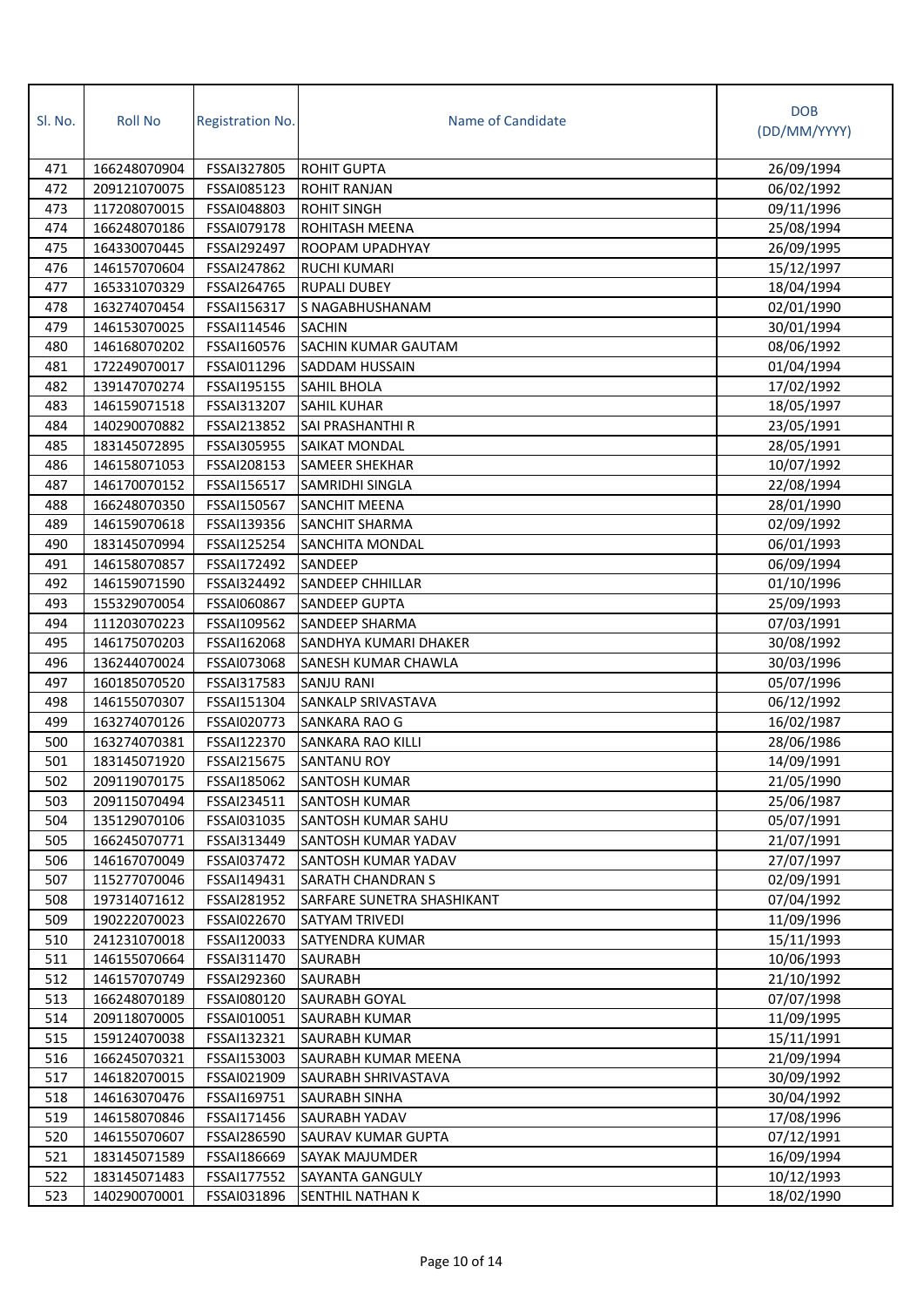| SI. No. | <b>Roll No</b> | Registration No. | Name of Candidate         | <b>DOB</b><br>(DD/MM/YYYY) |
|---------|----------------|------------------|---------------------------|----------------------------|
| 524     | 146158071725   | FSSAI319704      | SERAJ AHMAD               | 02/01/1993                 |
| 525     | 190223070240   | FSSAI170308      | <b>SHAHID PARAVEZ</b>     | 01/01/1992                 |
| 526     | 241233070205   | FSSAI288845      | SHAILESH KUMAR MAURYA     | 02/01/1993                 |
| 527     | 189187070239   | FSSAI295494      | SHASHANK                  | 23/11/1990                 |
| 528     | 163274070064   | FSSAI006711      | SHASHANKH RAVULA          | 23/09/1989                 |
| 529     | 135129070086   | FSSAI024942      | SHASHI BAGE               | 30/05/1988                 |
| 530     | 138122070111   | FSSAI211320      | <b>SHASHI KANT</b>        | 29/06/1994                 |
| 531     | 155329070241   | FSSAI261267      | SHEKHAR KUMAR             | 08/09/1977                 |
| 532     | 146182070249   | FSSAI205096      | SHEKHAR LAL DAS           | 25/10/1990                 |
| 533     | 163274070807   | FSSAI287441      | SHIEK ABDUL SALEEM        | 16/08/1990                 |
| 534     | 146157070896   | FSSAI337921      | SHIKHA SRIVASTAVA         | 31/08/1994                 |
| 535     | 146160070073   | FSSAI069643      | <b>SHILPA KUREEL</b>      | 29/06/1994                 |
| 536     | 146155070493   | FSSAI237937      | SHIV DUTT SHARMA          | 17/06/1995                 |
| 537     | 171213070099   | FSSAI168932      | <b>SHIVAM KUMAR</b>       | 15/07/1995                 |
| 538     | 146159071571   | FSSAI321307      | <b>SHIVAM KUMAR SINGH</b> | 13/09/1996                 |
| 539     | 146154070055   | FSSAI324684      | <b>SHIVAM SHARMA</b>      | 15/07/1996                 |
| 540     | 145234070271   | FSSAI321822      | SHIVANI SHARMA            | 05/02/1997                 |
| 541     | 178217070459   | FSSAI309181      | SHIVANSH PANDEY           | 10/07/1996                 |
| 542     | 194200070109   | FSSAI094261      | SHIVSHAKTI SINGH          | 12/02/1991                 |
| 543     | 156238070022   | FSSAI039597      | SHOBHANA PATHAK           | 12/09/1997                 |
| 544     | 178217070008   | FSSAI126141      | <b>SHOBHIT TRIPATHI</b>   | 07/09/1994                 |
| 545     | 196227070064   | FSSAI071942      | SHOURYA POKHRIYAL         | 16/08/1993                 |
| 546     | 146156070193   | FSSAI087427      | SHREYA KATARIA            | 28/02/1995                 |
| 547     | 117209070238   | FSSAI301947      | SHREYANSH SRIVASTAVA      | 10/12/1997                 |
| 548     | 200270070148   | FSSAI315525      | SHRIKANT SAHU             | 26/03/1991                 |
| 549     | 146173070337   | FSSAI315850      | SHRISTI VISHWAKARMA       | 27/09/1994                 |
| 550     | 118243070302   | FSSAI313363      | SHUBHAM                   | 28/10/1994                 |
| 551     | 166248070140   | FSSAI060110      | <b>SHUBHAM</b>            | 18/03/1994                 |
| 552     | 178216070029   | FSSAI053754      | SHUBHAM AGARWAL           | 25/04/1994                 |
| 553     | 146159070921   | FSSAI198027      | SHUBHAM GAUTAM            | 13/03/1997                 |
| 554     | 199114070032   | FSSAI020589      | <b>SHUBHAM KAPOOR</b>     | 12/07/1998                 |
| 555     | 183145072163   | FSSAI235940      | SHUBHAM KUMAR             | 03/01/1994                 |
| 556     | 190226070017   | FSSAI041409      | SHUBHAM KUMAR VERMA       | 17/07/1997                 |
| 557     | 145236070101   | FSSAI166150      | <b>SHUBHAM RAWAT</b>      | 11/05/1995                 |
| 558     | 161144070314   | FSSAI273666      | <b>SHUBHAMOY GOSWAMI</b>  | 17/09/1995                 |
| 559     | 146182070264   | FSSAI215106      | <b>SHUBHANKIT GAUTAM</b>  | 11/07/1990                 |
| 560     | 197314070085   | FSSAI004199      | SHYAM MADANGOPAL          | 17/08/1991                 |
| 561     | 134328070115   | FSSAI048562      | SIDDHARTH ROY             | 20/12/1992                 |
| 562     | 146158071216   | FSSAI238523      | SIDDIQUE AHMAD            | 27/11/1991                 |
| 563     | 185250070207   | FSSAI289389      | SIKANDER SINGH            | 01/07/1993                 |
| 564     | 231286070145   | FSSAI082979      | <b>SILPY P S</b>          | 30/12/1991                 |
| 565     | 127211070219   | FSSAI150600      | SOHAIL                    | 15/11/1991                 |
| 566     | 166248070057   | FSSAI017759      | <b>SOHAN LAL GOYAL</b>    | 25/08/1993                 |
| 567     | 146170070081   | FSSAI095285      | <b>SONAL KATIYAR</b>      | 11/10/1992                 |
| 568     | 135129070577   | FSSAI228216      | SOUMYA RANJAN PATRA       | 18/02/1995                 |
| 569     | 183145072149   | FSSAI234641      | SOUMYA ROY                | 27/02/1997                 |
| 570     | 146159070003   | FSSAI001071      | SPARSH CHOWDHARY          | 28/05/1996                 |
| 571     | 231286070524   | FSSAI334820      | SREEKANTH PU              | 30/06/1990                 |
| 572     | 177280070037   | FSSAI087337      | SRIRAJ NAMBIAR            | 10/09/1993                 |
| 573     | 146162070448   | FSSAI325360      | <b>SUBHA PRAMANICK</b>    | 14/04/1993                 |
| 574     | 183145073045   | FSSAI318090      | SUBHAJIT DEY              | 02/08/1992                 |
| 575     | 146182070410   | FSSAI325255      | <b>SUBHASH CHANDRA</b>    | 23/01/1991                 |
| 576     | 146168070320   | FSSAI241505      | <b>SUDARSHAN KUMAR</b>    | 19/11/1992                 |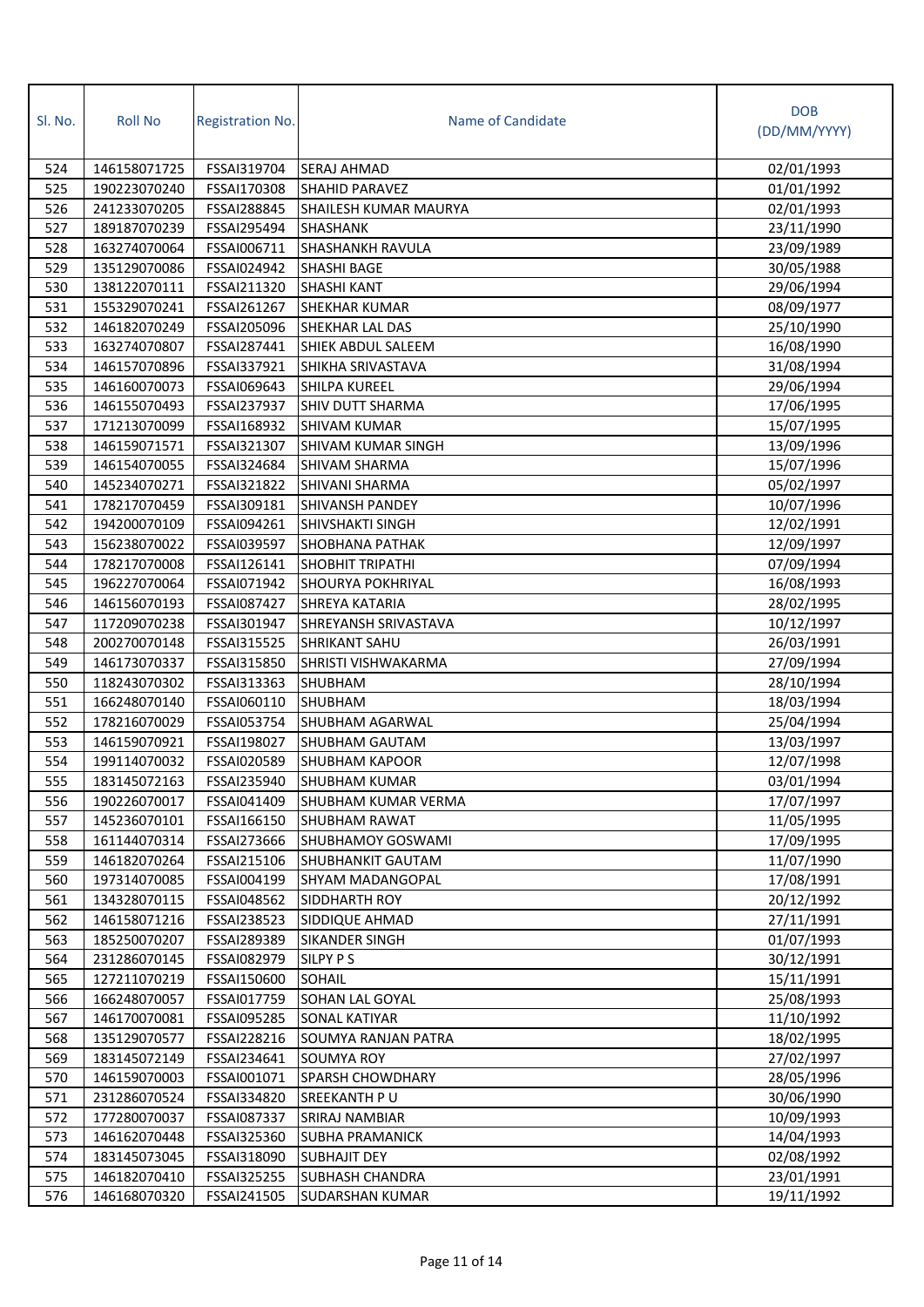| SI. No. | <b>Roll No</b> | Registration No.   | Name of Candidate                | <b>DOB</b><br>(DD/MM/YYYY) |
|---------|----------------|--------------------|----------------------------------|----------------------------|
| 577     | 161144070049   | FSSAI034469        | <b>SUDESH BARAL</b>              | 20/01/1994                 |
| 578     | 208199070107   | <b>FSSAI209248</b> | <b>SUDHANSHU CHOPRA</b>          | 27/08/1990                 |
| 579     | 190223070415   | FSSAI280134        | <b>SUDHANSHU GUPTA</b>           | 20/12/1992                 |
| 580     | 164330070252   | FSSAI194071        | SUDHEER KUMAR SHARMA             | 11/01/1989                 |
| 581     | 161144070041   | FSSAI025842        | <b>SUDIP BHATTACHARYYA</b>       | 06/02/1991                 |
| 582     | 209117070165   | FSSAI129819        | <b>SUJEET KUMAR</b>              | 01/04/1987                 |
| 583     | 146163070691   | FSSAI238929        | <b>SUJEET KUMAR</b>              | 26/03/1996                 |
| 584     | 146150070001   | FSSAI020289        | <b>SUKH BEER</b>                 | 10/04/1994                 |
| 585     | 178216070339   | FSSAI247272        | <b>SULABH PAL</b>                | 08/03/1990                 |
| 586     | 146151070320   | FSSAI338183        | <b>SUMAN BAMIL</b>               | 15/10/1990                 |
| 587     | 208199070152   | FSSAI258566        | <b>SUMAN LATA</b>                | 08/07/1991                 |
| 588     | 112302070176   | FSSAI119452        | SUMAN NARESHKUMAR RAMVEERSINGH   | 18/01/1995                 |
| 589     | 183145071493   | FSSAI178144        | <b>SUMAN SAHA</b>                | 16/10/1991                 |
| 590     | 161144070347   | FSSAI297958        | <b>SUMANTA KOLEY</b>             | 31/12/1990                 |
| 591     | 146182070348   | FSSAI281081        | <b>SUMIT</b>                     | 05/10/1991                 |
| 592     | 146158071476   | FSSAI280428        | <b>SUMIT</b>                     | 10/06/1994                 |
| 593     | 190223070029   | FSSAI036381        | <b>SUMIT</b>                     | 12/11/1988                 |
| 594     | 208199070126   | FSSAI231271        | <b>SUMIT KUMAR</b>               | 28/04/1996                 |
| 595     | 160185070004   | FSSAI148653        | <b>SUMIT KUMAR</b>               | 12/07/1987                 |
| 596     | 146158070691   | FSSAI140955        | <b>SUMIT MAHOR</b>               | 21/03/1997                 |
| 597     | 112302070075   | FSSAI059946        | <b>SUMIT RANJAN</b>              | 19/01/1995                 |
| 598     | 209121070136   | FSSAI154038        | <b>SUMIT SHEKHAR</b>             | 03/11/1998                 |
| 599     | 166245070376   | FSSAI174053        | <b>SUNIL YADAV</b>               | 28/04/1993                 |
| 600     | 146159070801   | FSSAI177233        | <b>SUNNY</b>                     | 24/05/1989                 |
| 601     | 146163070656   | FSSAI228530        | <b>SUNNY SHARMA</b>              | 09/06/1997                 |
| 602     | 183145070816   | FSSAI098628        | <b>SUPRATIM GHOSH</b>            | 21/06/1996                 |
| 603     | 241232070128   | FSSAI171846        | <b>SURYA PRATAP SINGH</b>        | 12/09/1996                 |
| 604     | 172249070222   | FSSAI256087        | <b>SUSHIL KUMAR</b>              | 29/11/1996                 |
| 605     | 146161070400   | FSSAI260058        | SUSHILA YADAV                    | 01/02/1993                 |
| 606     | 183145070842   | FSSAI101591        | <b>SUSHOBHAN DAS</b>             | 29/08/1992                 |
| 607     | 147123070149   | FSSAI159421        | <b>SUSMITA BANERJEE</b>          | 26/05/1994                 |
| 608     | 146155070435   | FSSAI205436        | SUYASH MANI DIXIT                | 12/10/1999                 |
| 609     | 111203070684   | FSSAI317518        | SWADESH KUMAR GAUTAM             | 11/05/1993                 |
| 610     | 146163070238   | FSSAI089763        | SWADESH SINGH                    | 28/05/1996                 |
| 611     | 197314071532   | FSSAI267471        | <b>SWAPNIL RAVI PADALE</b>       | 20/09/1992                 |
| 612     | 197314071209   | FSSAI207308        | <b>SWATI BARANWAL</b>            | 17/02/1994                 |
| 613     | 183145070504   | FSSAI048612        | <b>TANAY CHANDA</b>              | 14/11/1993                 |
| 614     | 194201070385   | FSSAI269973        | TANUJ SWAMI                      | 13/04/1992                 |
| 615     | 119184070115   | FSSAI176831        | <b>TANVEET KAUR</b>              | 10/04/1995                 |
| 616     | 146163070726   | FSSAI250441        | <b>TAUSIF AHMED</b>              | 15/02/1991                 |
| 617     | 146163070444   | FSSAI161578        | <b>TEJENDER SINGH</b>            | 28/06/1992                 |
| 618     | 172249070030   | FSSAI018950        | <b>TEJPAL SINGH</b>              | 07/01/1995                 |
| 619     | 186282070074   | FSSAI157305        | THOMAS SEBASTIAN A               | 07/12/1995                 |
| 620     | 125311070010   | FSSAI148609        | THOSARE SIDDHAVINAYAK RAMCHANDRA | 16/03/1994                 |
| 621     | 183145072703   | FSSAI289924        | TIRUGUDU SUMANTH KUMAR REDDY     | 25/10/1993                 |
| 622     | 199114070405   | FSSAI336508        | <b>TUSHAR GUPTA</b>              | 01/01/1996                 |
| 623     | 166248070793   | FSSAI299215        | UDIT KUMAR SAINI                 | 22/08/1993                 |
| 624     | 209116070765   | FSSAI272342        | UJJAWAL KUMAR                    | 11/07/1990                 |
| 625     | 146159070007   | FSSAI002647        | <b>UMANG ARYA</b>                | 22/10/1995                 |
| 626     | 232287070241   | FSSAI282915        | UNNI USHAS                       | 13/10/1991                 |
| 627     | 160185070483   | FSSAI299468        | <b>USHA KUMARI</b>               | 25/01/1992                 |
| 628     | 163274070521   | FSSAI184662        | VADLA CHANDRA SHEKHAR            | 15/09/1993                 |
| 629     | 146159070814   | FSSAI178775        | VAIBHAV                          | 27/06/1995                 |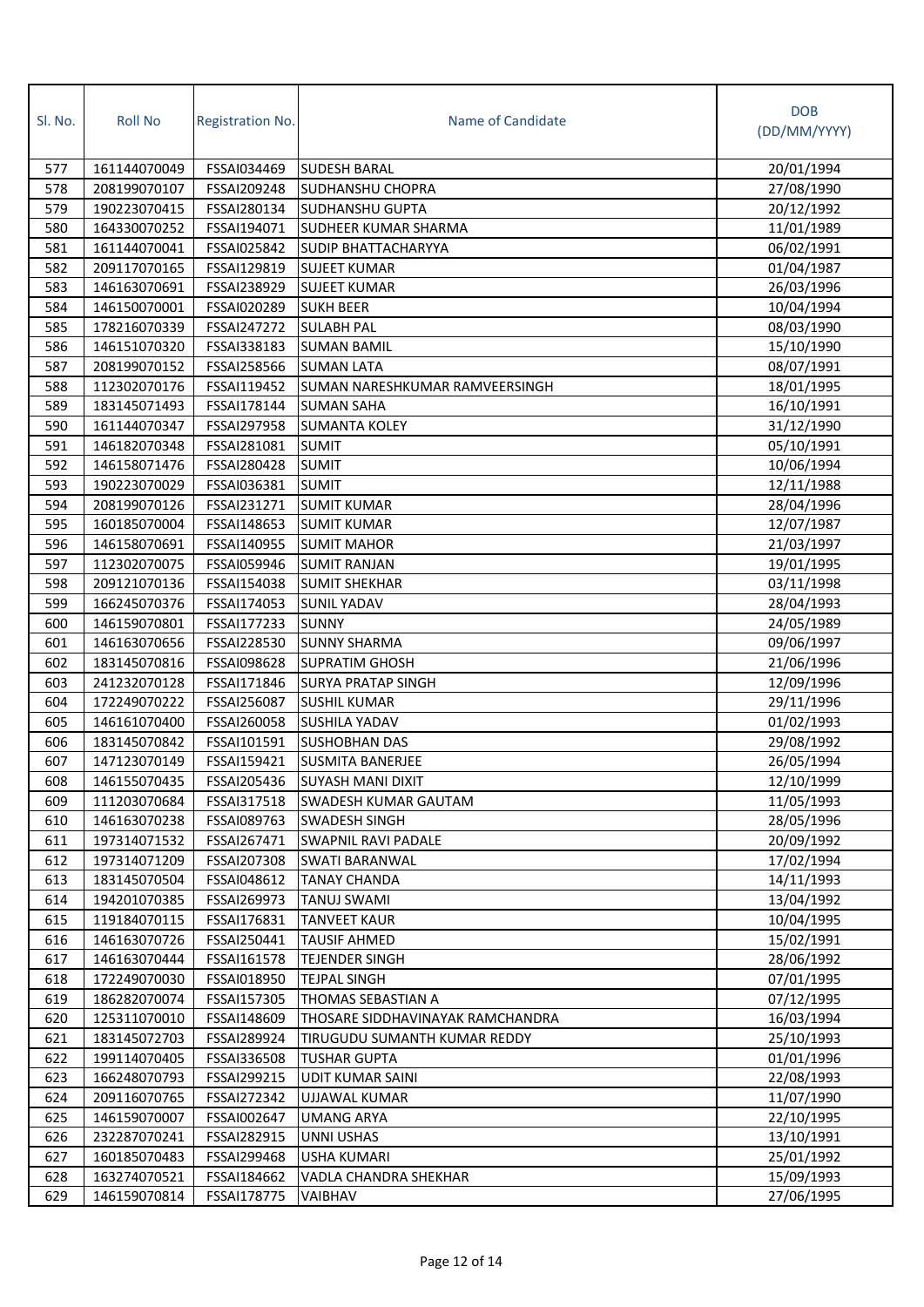| SI. No.    | <b>Roll No</b>               | <b>Registration No.</b>    | Name of Candidate                      | <b>DOB</b><br>(DD/MM/YYYY) |
|------------|------------------------------|----------------------------|----------------------------------------|----------------------------|
| 630        | 156239070135                 | FSSAI317807                | VAIBHAV YADAV                          | 25/12/1993                 |
| 631        | 178215070189                 | FSSAI269274                | VAISHALI                               | 11/05/1992                 |
| 632        | 210320070035                 | FSSAI003438                | VALMIKI VIJAYKUMAR DHARAMVIRSINGH      | 18/05/1992                 |
| 633        | 163274070591                 | FSSAI217889                | VANAPALLI DEVI PRASAD                  | 09/01/1993                 |
| 634        | 163274070202                 | FSSAI038935                | VARAKALA SAHUL PRAMOD                  | 11/08/1993                 |
| 635        | 127211070386                 | FSSAI253211                | <b>VARUN AWASTHI</b>                   | 27/10/1992                 |
| 636        | 146155070279                 | FSSAI141630                | <b>VARUN KUMAR SINGH</b>               | 15/11/1989                 |
| 637        | 129266070234                 | FSSAI079857                | <b>VARUN NEHRA</b>                     | 09/09/1993                 |
| 638        | 146162070291                 | FSSAI232690                | VATAN KUMAR SINGH                      | 26/03/1993                 |
| 639        | 163274070451                 | FSSAI154918                | <b>VENKANNA POLAGONI</b>               | 10/06/1987                 |
| 640        | 146160070186                 | FSSAI136607                | <b>VERSHA CHOUDHARY</b>                | 06/01/1994                 |
| 641        | 146168070128                 | FSSAI106286                | <b>VIBHAV BANSAL</b>                   | 12/11/1997                 |
| 642        | 123111070071                 | FSSAI196522                | <b>VICKY KUMAR</b>                     | 18/01/1997                 |
| 643        | 218296070110                 | FSSAI178039                | VIJAISARATHI R P                       | 21/06/1994                 |
| 644        | 164330070340                 | FSSAI236288                | <b>VIJAY KUMAR</b>                     | 01/03/1993                 |
| 645        | 166248070003                 | FSSAI014635                | VIJENDRA KUMAR VAISHNAV                | 16/11/1993                 |
| 646        | 190219070933                 | FSSAI309584                | <b>VIKAS</b>                           | 12/04/1990                 |
| 647        | 146174070002                 | FSSAI000930                | <b>VIKAS</b>                           | 20/07/1992                 |
| 648        | 146156070009                 | FSSAI079393                | <b>VIKAS</b>                           | 17/07/1996                 |
| 649        | 178216070471                 | FSSAI319652                | <b>VIKAS DIXIT</b>                     | 12/11/1995                 |
| 650        | 176190070100                 | FSSAI319608                | <b>VIKAS RATHI</b>                     | 24/12/1992                 |
| 651        | 117206070104                 | FSSAI159773                | <b>VIKAS SINGH</b>                     | 24/03/1993                 |
| 652        | 146158070443                 | FSSAI096404                | <b>VIKASH</b>                          | 05/01/1997                 |
| 653        | 146165070288                 | FSSAI207823                | <b>VIKASH KUMAR RAO</b>                | 11/07/1992                 |
| 654        | 172249070259                 | FSSAI294103                | <b>VIKRAM BHATI</b>                    | 11/01/1994                 |
| 655        | 172249070041                 | FSSAI033242                | <b>VIKRAM SINGH KHICHI</b>             | 29/11/1991                 |
| 656        | 198228070178                 | FSSAI260787                | <b>VIKRANT POSWAL</b>                  | 11/01/1993                 |
| 657        | 183145070015                 | FSSAI059803                | <b>VINAI KUMAR</b>                     | 15/07/1992                 |
| 658        | 118243070230                 | FSSAI251968                | <b>VINAY</b>                           | 02/01/1995                 |
| 659        | 176190070068                 | FSSAI288559                | <b>VINAY KUMAR</b>                     | 27/09/1993                 |
| 660        | 231286070455                 | FSSAI293691                | <b>VINEETH E</b>                       | 15/12/1990                 |
| 661        | 146156070049                 | FSSAI319891                | <b>VINIT KUMAR</b>                     | 11/01/1992                 |
| 662        | 150278070154                 | FSSAI132265                | <b>VINOD MAKOL</b>                     | 05/06/1991                 |
| 663        | 146165070407                 | FSSAI277092                | <b>VINOD SINGH TANWAR</b>              | 13/01/1992                 |
| 664        | 146157070013                 | FSSAI055325                | <b>VIPIN KUMAR</b>                     | 08/09/1991                 |
| 665        | 146159070473                 | FSSAI106588                | <b>VIPUL CHAKRADHAR</b>                | 14/12/1991                 |
| 666        | 146182070060                 | FSSAI066041                | <b>VIRENDER SINGH</b>                  | 08/01/1990                 |
| 667        | 146158071580                 | FSSAI297563                | VIRENDRA SINGH VERMA                   | 21/01/1989                 |
| 668        | 197314071047                 | FSSAI178949                | <b>VIRKAR VAIBHAV SHRIRANG</b>         | 18/03/1993                 |
| 669        | 184281070084                 | FSSAI171426                | <b>VISAKH S</b>                        | 29/08/1990                 |
| 670        | 152212070491                 | FSSAI258538                | <b>VISHAKHA GUPTA</b>                  | 28/12/1991                 |
| 671        | 164330070570                 | FSSAI336400                | VISHAKHA KAMALKAR                      | 08/12/1989                 |
| 672        | 146167070205                 | FSSAI151998                | VISHAL JUNEJA                          | 05/11/1993                 |
| 673        | 146159070027                 | FSSAI006195                | <b>VISHAL KUMAR</b>                    | 23/12/1996                 |
| 674        | 145235070022                 | FSSAI018328                | <b>VISHAL KUMAR</b>                    | 16/01/1993                 |
| 675        | 196227070411                 | FSSAI320250                | <b>VISHESH KUMAR</b>                   | 25/02/1987                 |
| 676        | 187284070006                 | FSSAI001105                | VISHNU PRASAD K                        | 09/03/1991                 |
| 677<br>678 | 150278070086<br>146154070035 | FSSAI069487<br>FSSAI261693 | VISHNU RAJ<br><b>VIVEK KUMAR SINGH</b> | 09/09/1993<br>01/02/1989   |
| 679        | 115277070099                 | FSSAI282909                | <b>VIVEK L</b>                         | 20/02/1994                 |
| 680        | 163274070476                 | FSSAI166051                | VOONNA MANOJ                           | 07/06/1993                 |
| 681        | 203318070307                 | FSSAI328268                | WAGHMARE NITIN SHIVAJI                 | 23/06/1988                 |
| 682        | 210320070329                 | FSSAI105545                | WANARE NEHA SANJAY                     | 01/01/1992                 |
|            |                              |                            |                                        |                            |